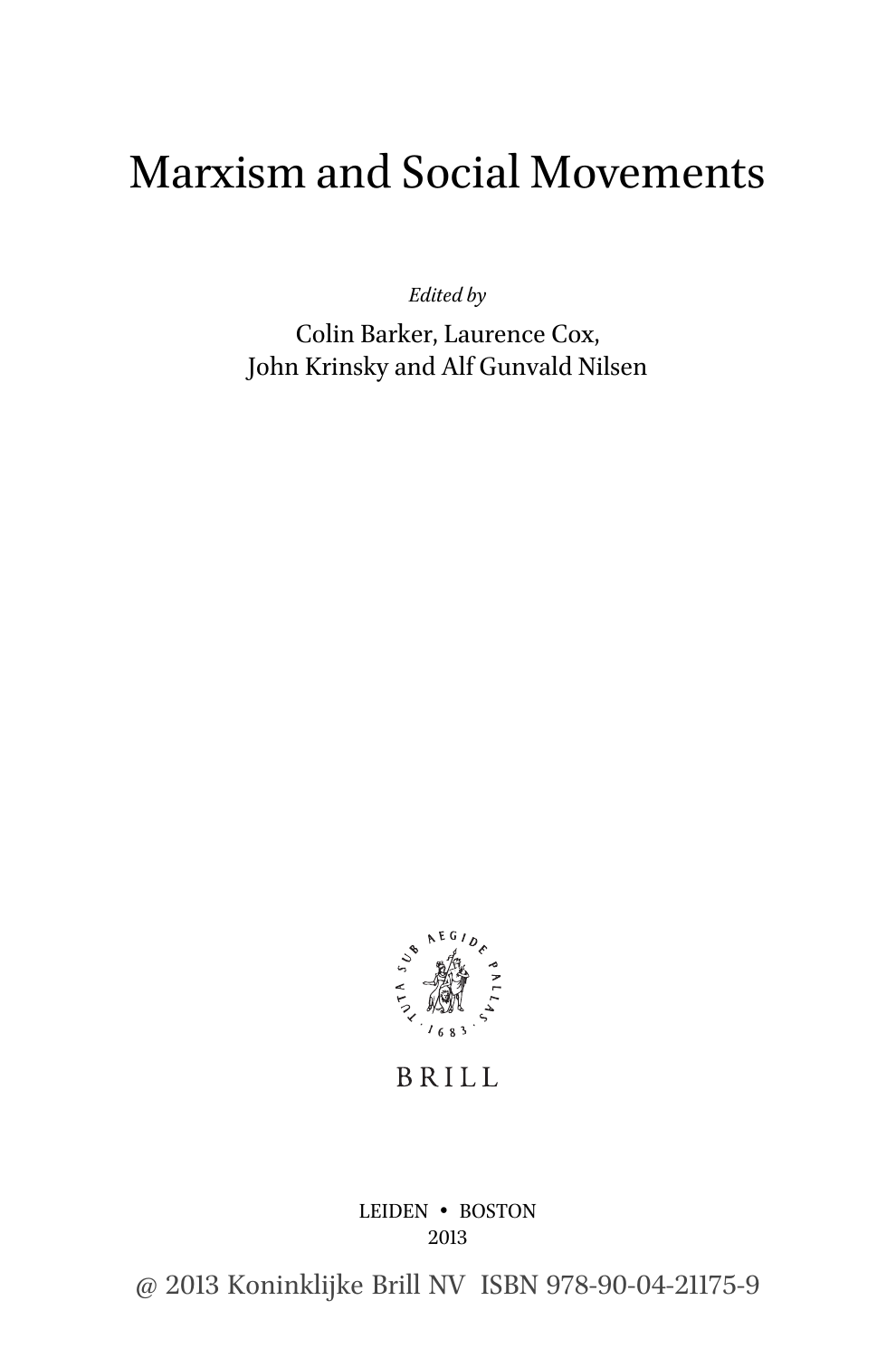# **Contents**

| Colin Barker, Laurence Cox, John Krinsky and Alf Gunvald Nilsen                                                                                | 1   |
|------------------------------------------------------------------------------------------------------------------------------------------------|-----|
| <b>Part One: Theoretical Frameworks</b>                                                                                                        |     |
| Marxism and Social Movements                                                                                                                   |     |
| Colin Barker                                                                                                                                   | 41  |
| 2. What Would a Marxist Theory of Social Movements Look Like?<br>Alf Gunvald Nilsen and Laurence Cox                                           | 63  |
| Social Movements Studies and Its Discontents                                                                                                   |     |
| 3. The Strange Disappearance of Capitalism from Social Movement<br>Gabriel Hetland and Jeff Goodwin                                            | 83  |
| 4. Marxism and the Politics of Possibility: Beyond Academic<br>John Krinsky                                                                    | 103 |
| <b>Part Two: How Social Movements Work</b>                                                                                                     |     |
| Developmental Perspectives on Social Movements                                                                                                 |     |
| Laurence Cox                                                                                                                                   | 125 |
| 2. Class Formation and the Labour Movement in Revolutionary China<br>Marc Blecher                                                              | 147 |
| 3. Contesting the Postcolonial Development Project: A Marxist<br>Perspective on Popular Resistance in the Narmada Valley<br>Alf Gunvald Nilsen | 167 |

 $\textcircled{a}$  2013 Koninklijke Brill NV ISBN 978-90-04-21175-9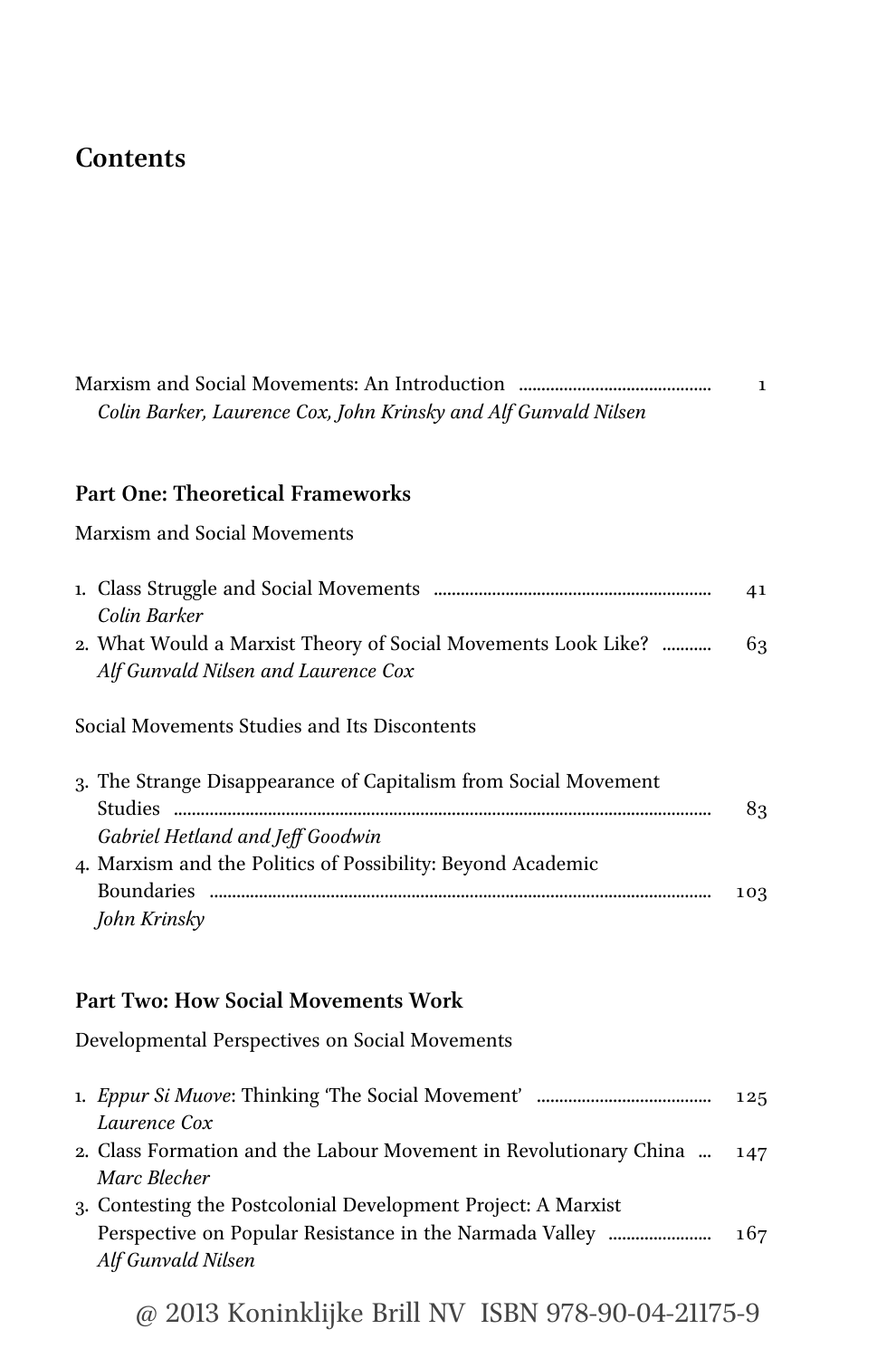#### The Politics of Social Movements

| 4. The Marxist Rank-and-File/Bureaucracy Analysis of Trade Unionism: |     |
|----------------------------------------------------------------------|-----|
| Some Implications for the Study of Social Movement Organisations     | 187 |
| Ralph Darlington                                                     |     |
| 5. Defending Place, Remaking Space: Social Movements in Oaxaca       |     |
|                                                                      | 209 |
| Chris Hesketh                                                        |     |
| 6. Uneven and Combined Marxism within South Africa's Urban Social    |     |
| <b>Movements</b>                                                     | 233 |
| Patrick Bond, Ashwin Desai and Trevor Ngwane                         |     |

## **Part Three: Seeing the Bigger Picture**

Comparative-Historical Perspective

| 1. Thinking About (New) Social Movements: Some Insights from the    |     |
|---------------------------------------------------------------------|-----|
|                                                                     | 259 |
| Paul Blackledge                                                     |     |
| 2. Right-Wing Social Movements: The Political Indeterminacy of Mass |     |
|                                                                     | 277 |
| Neil Davidson                                                       |     |
| 3. Class, Caste, Colonial Rule, and Resistance: The Revolt of 1857  |     |
|                                                                     | 299 |
| Hira Singh                                                          |     |
| 4. The Black International as Social Movement Wave: C.L.R. James's  |     |
|                                                                     | 317 |
| Christian Høgsbjerg                                                 |     |
|                                                                     |     |

### Social Movements Against Neoliberalism

| 5. Language, Marxism and the Grasping of Policy Agendas: Neoliberalism   |     |
|--------------------------------------------------------------------------|-----|
|                                                                          | 337 |
| Chik Collins                                                             |     |
| 6. Organic Intellectuals in the Australian Global Justice Movement:      |     |
|                                                                          | 357 |
| Elizabeth Humphrys                                                       |     |
| 7. 'Disorganisation' as Social Movement Tactic: Reappropriating Politics |     |
|                                                                          | 377 |
| Heike Schaumberg                                                         |     |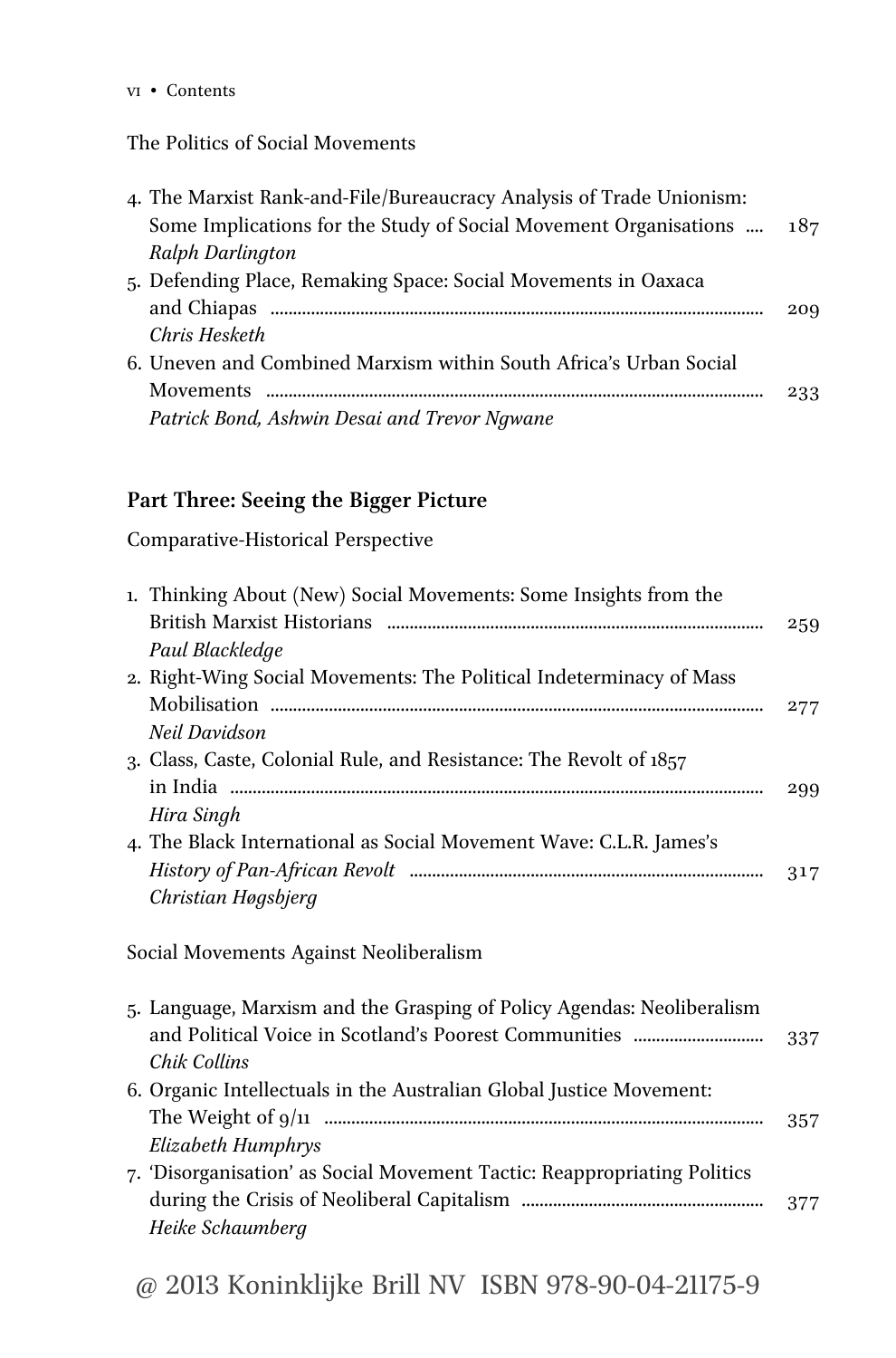| 8. 'Unity of the Diverse': Working-Class Formations and Popular |     |
|-----------------------------------------------------------------|-----|
|                                                                 | 401 |
| David McNally                                                   |     |
|                                                                 |     |
|                                                                 | 125 |
|                                                                 | 459 |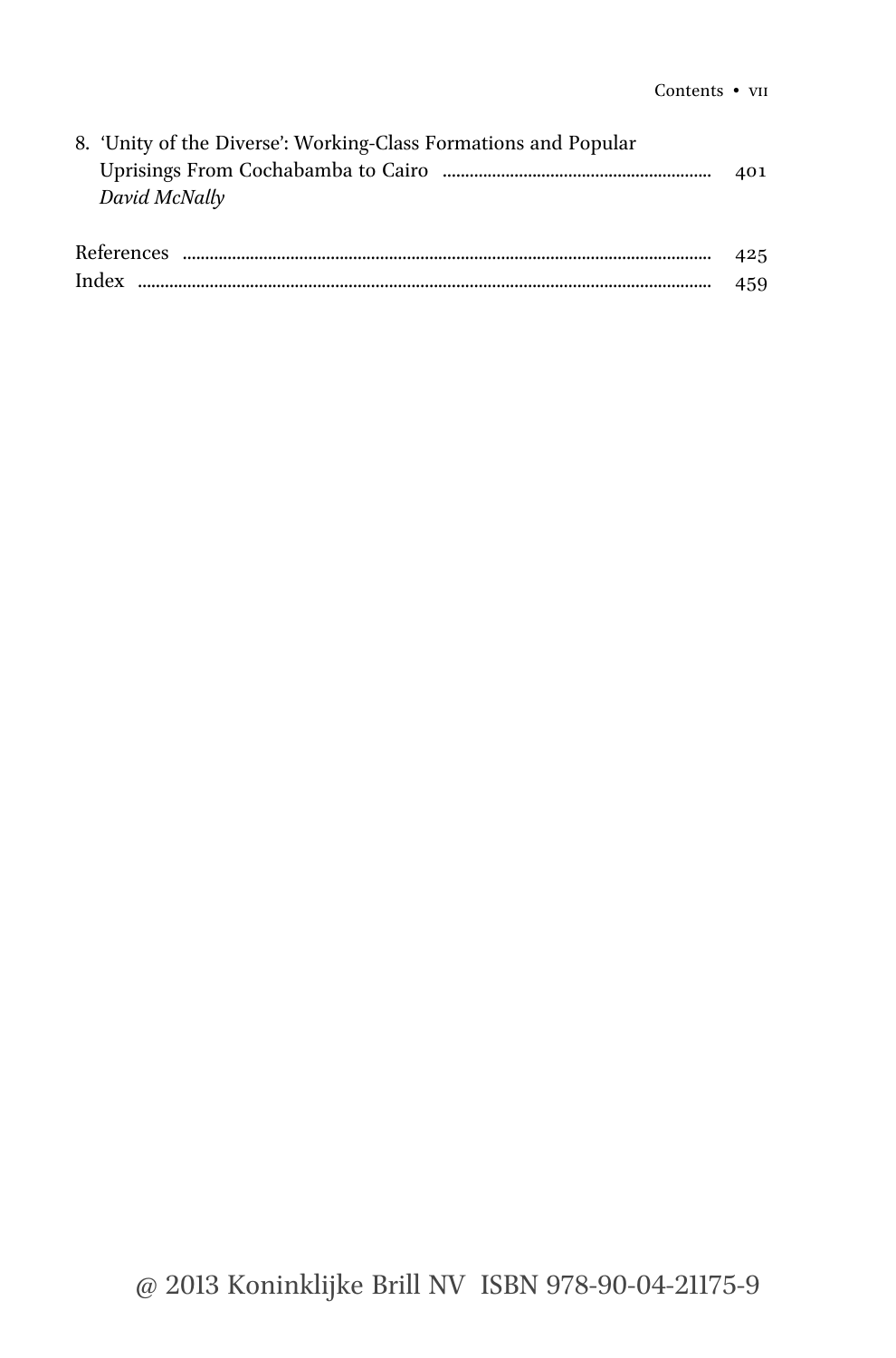# **Social Movement Studies and Its Discontents**

@ 2013 Koninklijke Brill NV ISBN 978-90-04-21175-9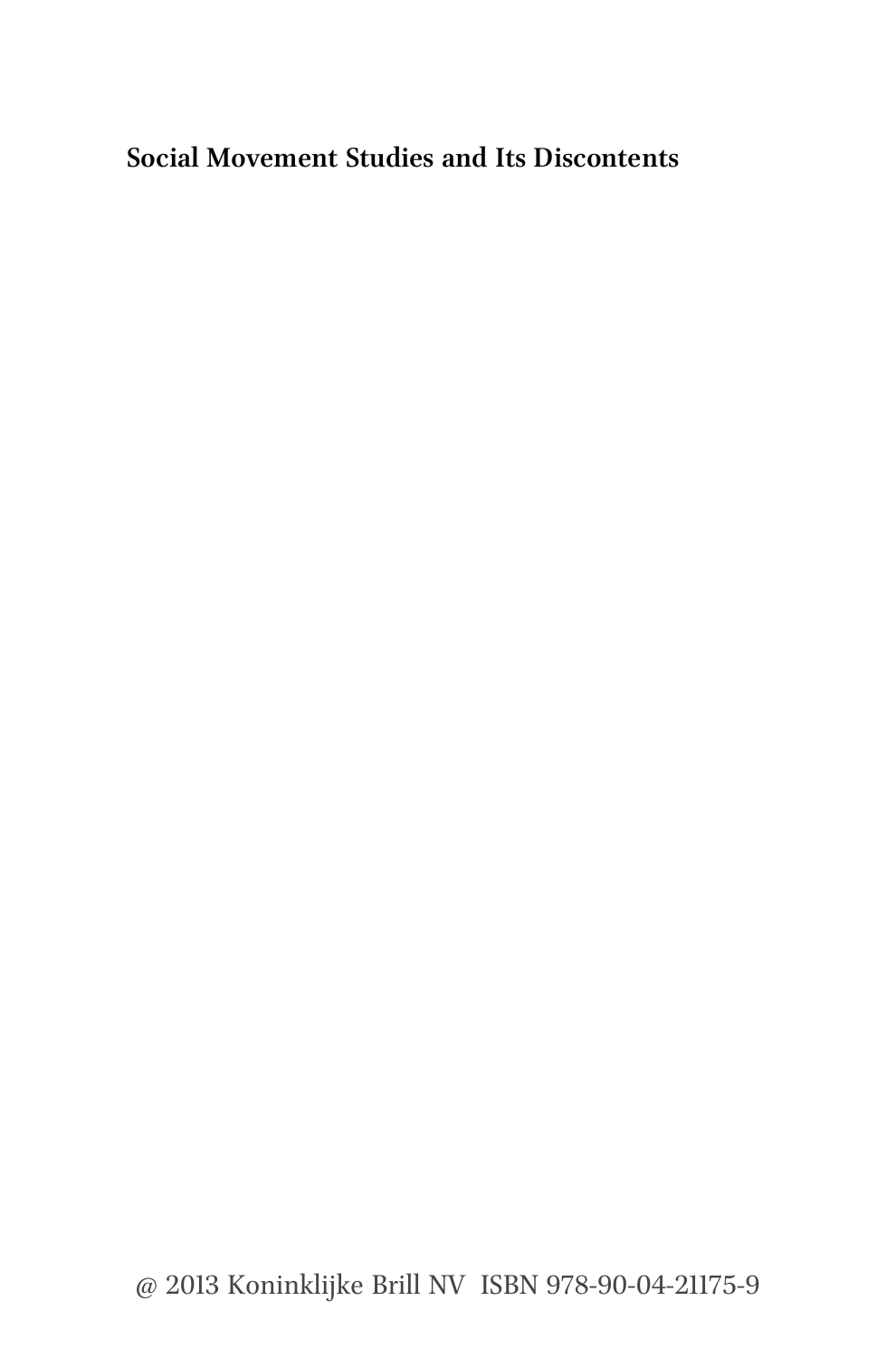# **The Strange Disappearance of Capitalism from Social Movement Studies**

Gabriel Hetland and Jeff Goodwin<sup>1</sup>

#### **Introduction**

Over the last several decades, a perplexing development has occurred within the field of social movement studies. While capitalism has spread to nearly every corner of the globe, scholars who specialise in the study of social movements, especially in the United States, have increasingly ignored the ways in which capitalism shapes social movements. The first part of this paper analyses this strange disappearance of capitalism from social movement studies during the past few decades. We suggest that analyses of social movements have suffered from this theoretical neglect in a number of identifiable ways. In the second part of the paper, we support this claim by examining a 'hard' case for our thesis, namely, the gay and lesbian (or LGBT) movement. The dynamics of capitalism are presumably *least* relevant for 'new social movements,' including the LGBT movement, which are not centrally concerned with economic, labour, workplace or other 'materialist' issues. If this is so, then perhaps the disappearance of capitalism from social movement studies is a relatively benign development. We show, however, that the dynamics of capitalism have, in fact, mattered significantly, and in a variety of ways, to the LGBT movement. We conclude that movement scholars, including scholars of new social movements,

<sup>1.</sup> Both authors contributed equally to this chapter, and are listed in reverse alphabetical order.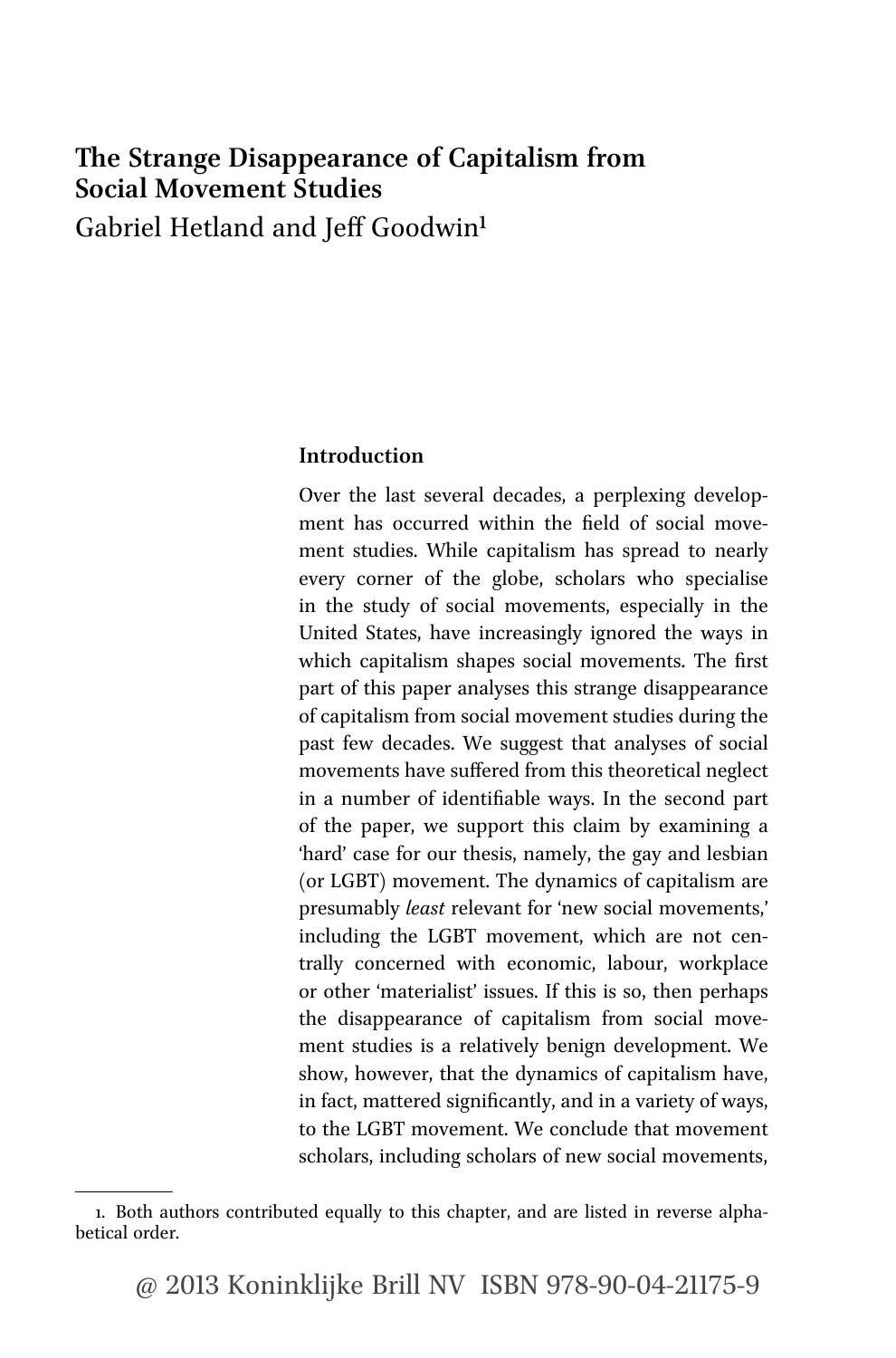need to pay – or, more accurately, *repay* – greater attention to the dynamics of capitalism. It is time to bring capitalism back into social movement studies.

#### **The rise and fall of capitalism in social movement studies**

Although it is now largely forgotten, the dynamics of capitalism played an extremely important role in many, if not most, of the seminal North-American studies of social movements written by social scientists during the 1970s. A series of important studies of movements and revolutions appeared in the United States in the late 1970s and early 1980s, which had the efffect of radically reorienting the academic study of movements and political conflict. The field moved away from primarily psychological and social-psychological treatments of political protest – studies that often cast a very negative light on protest – to more sympathetic analyses that emphasised the importance of resources, power, solidarities, and opportunities for movements. Movements were no longer viewed as irrational outbursts, but as eminently rational forms of politics by other means. But all this is now common wisdom among movement scholars. What has been forgotten is that these same studies tended to emphasise quite strongly the effects of capitalism on movements.

Among the more important such studies were Jeffery Paige's Agrarian *Revolution*,2 Michael Schwartz's *Radical Protest and Social Structure*,3 Francis Fox Piven and Richard Cloward's *Poor People's Movements*,4 Charles Tilly's 'resolutely pro-Marxian' *From Mobilization to Revolution*,5 Theda Skocpol's *States and Social Revolutions*,6 and Doug McAdam's *Political Process and the Development of Black Insurgency*.<sup>7</sup> The dynamics of capitalism figure prominently in all of these studies, sometimes constraining and sometimes inciting or enabling collective action. By capitalism, these authors generally mean a mode of production in which a class that owns the means of production (capitalists) employs a class that must sell its labour power in exchange for a wage or salary (workers), and in which market competition among capitalists leads to a constant reinvestment of part of the surplus (or profits) in the production process (that is, capital accumulation). The dynamics of capitalism that these authors emphasise include processes directly linked to capital accumulation, especially the proletarianisation

4. Piven and Cloward 1977.

6. Skocpol 1979. See also Skocpol and Trimberger 1994.

<sup>2.</sup> Paige 1975.

<sup>3.</sup> Schwartz 1988.

<sup>5.</sup> Tilly 1978, p. 48. See also many of Tilly's other writings from this period, such as Tilly, Tilly and Tilly 1975; Tilly 1982.

<sup>7.</sup> McAdam 1999. See also Anderson-Sherman and McAdam 1982.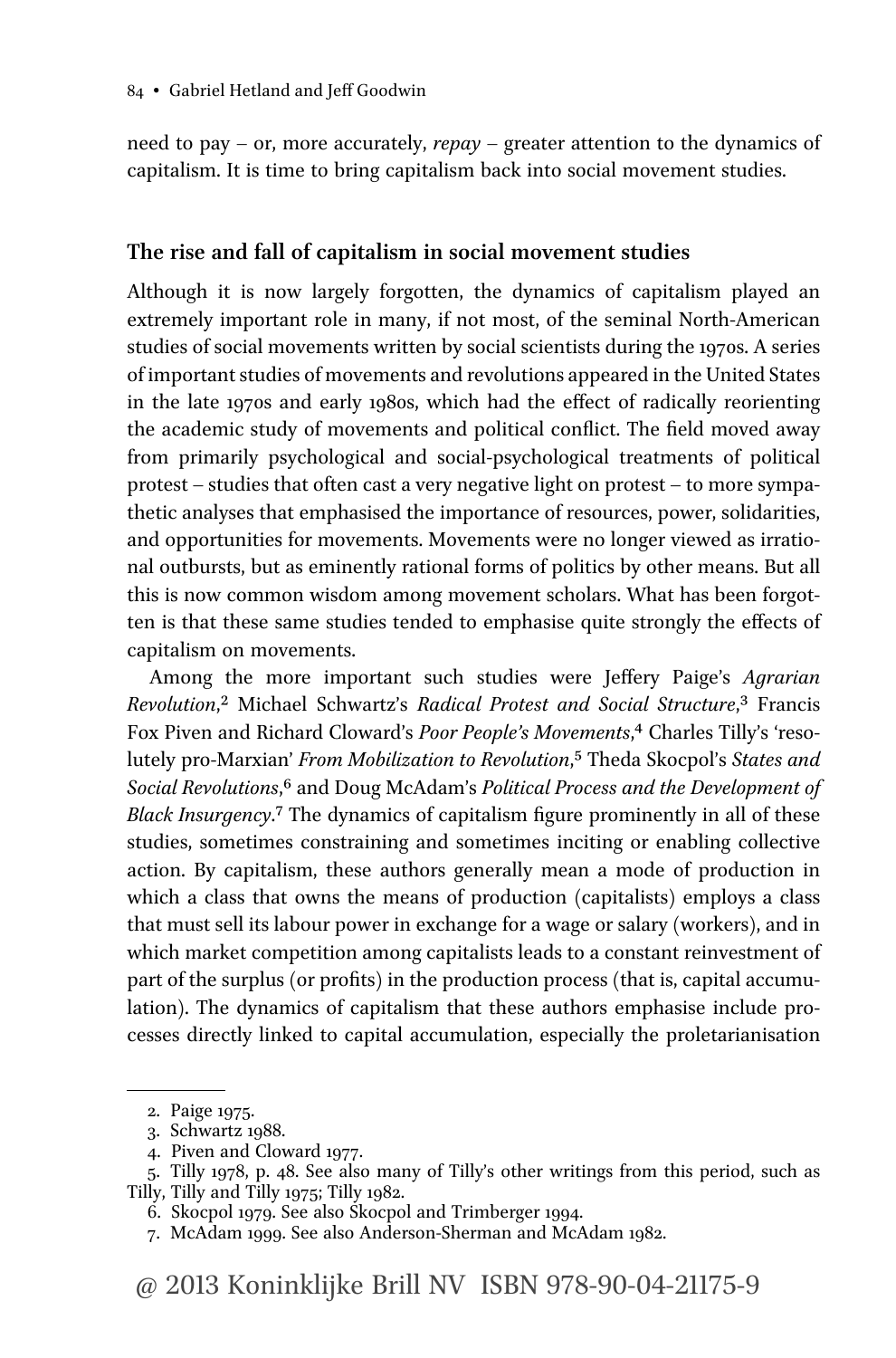(or commodification) of labour, the comodification of productive forces generally, and the concentration and centralisation of capital.

The authors of these groundbreaking works believed that capitalism was crucial for understanding movements because of a variety of important causal mechanisms. Capitalist institutions (factories, railroads, banks, and so on) or institutions that capitalists may come to control (such as legislatures, courts and police) are often the source or target of popular grievances, especially (but not only) during times of economic crisis; these institutions, moreover, shape collective identities and solidarities – and not just *class* solidarities – in particular ways; they also distribute power and resources unevenly to different social classes and fractions of classes; they both facilitate and inhibit specific groupalliances based on common or divergent interests; class divisions, furthermore, often penetrate and fracture particular movements; and ideologies and cultural assumptions linked to capitalism powerfully shape movement strategies and demands. The effects of capitalism on collective action, for these authors, are both direct and indirect (that is, mediated by other processes) and are the result of both short- and long-term processes.

In McAdam's influential study of the US Civil Rights movement, to take one well-known example, the disintegration of the Southern cotton sharecropping economy, which was based on 'extra-economic' coercion, and the concomitant movement of African Americans into urban-based waged jobs, is portrayed as a necessary precondition for the emergence of that movement. McAdam writes, 'If one had to identify the factor most responsible for undermining the political conditions that, at the turn of the [twentieth] century, had relegated blacks to a position of political impotence, it would have to be the gradual collapse of cotton as the backbone of the southern economy'.8 The collapse of the South's cotton economy, in McAdam's account, facilitated the emergence of the Civil Rights movement mainly indirectedly, through its effects on politics and on the 'indigenous organisation' and beliefs of African Americans. Note, moreover, that this economic process was crucially important for the very possibility of the Civil Rights movement, even though this movement was not itself a *class*based insurgency making primarily economic demands; rather, the movement was a cross-class coalition – linking working- and middle-class African Americans as well as sympathetic whites – whose primary demands (at least until the movement fractured in the late 1960s) were desegregation and voting rights. (McAdam explicitly noted, incidentally, that his 'political-process' perspective on movements 'combines aspects of both the élite and Marxist models of power in America'.)9

<sup>8.</sup> McAdam 1999, p. 73.

<sup>9.</sup> McAdam 1999, p. 38.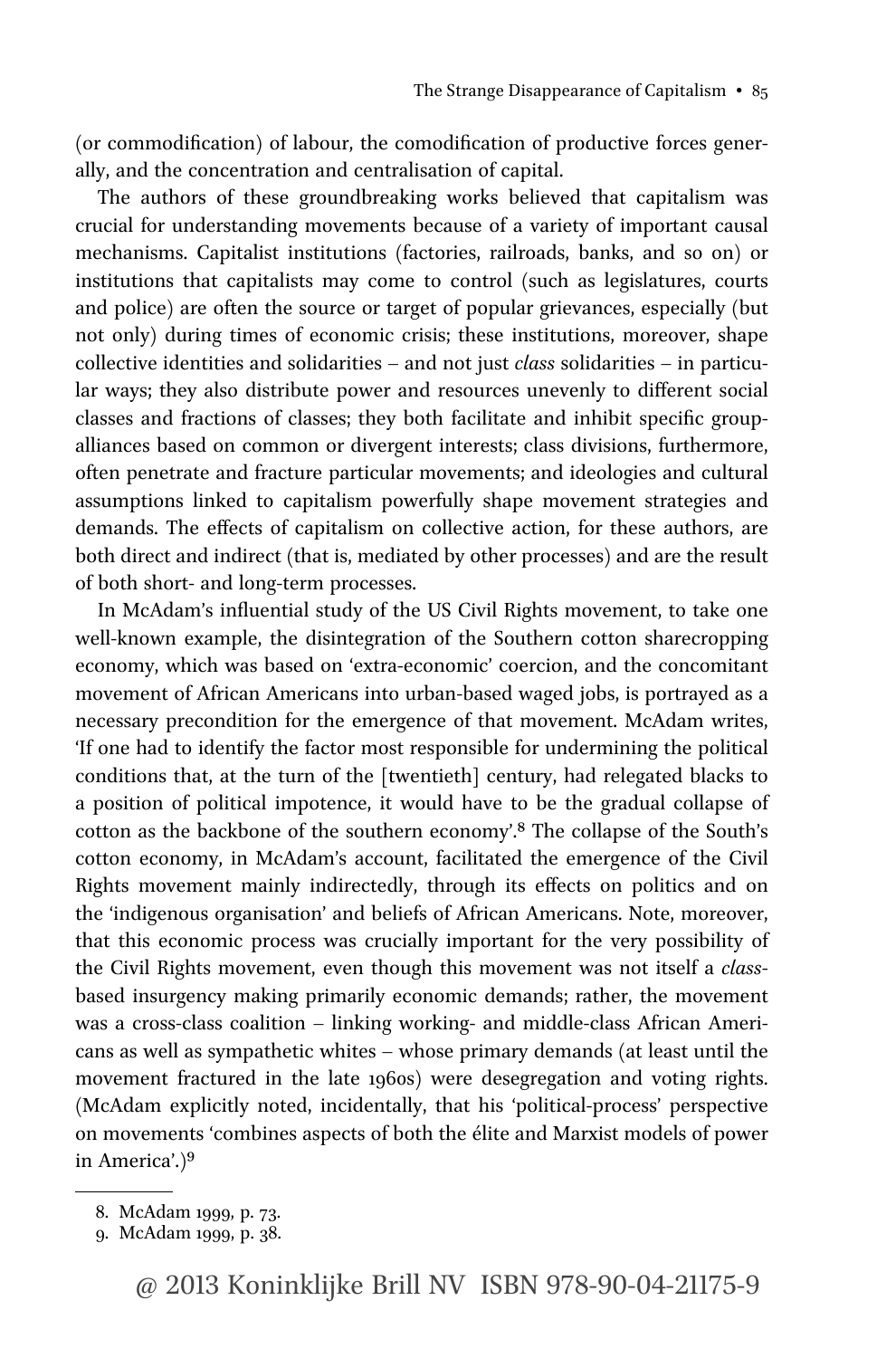The groundbreaking movement scholarship of the 1970s, we should note, not only emphasised the causal importance of capitalism for collective action but also tended to view capitalism, ultimately, as a major – and perhaps *the* major – constraint on human freedom. A number of these studies have an unmistakably anti-capitalist tone, a normative quality that is quite rare in contemporary scholarship on movements. To take just two examples, Piven and Cloward begin their study of 'poor people's movements' with a critique of the 'mystifying' quality of capitalist democracy:

Power is rooted in the control of coercive force and in control of the means of production. However, in capitalist societies this reality is not legitimated by rendering the powerful divine, but by obscuring their existence . . . [through] electoral-representative institutions [that] proclaim the franchise, not force and wealth, as the basis for the accumulation of power.10

And Skocpol concludes her important comparative study of revolutions by suggesting that 'Marx's call for working-class-based socialism remains valid for advanced societies; nothing in the last hundred years of world history has undercut the compelling potential, indeed necessity, of that call'.11

More recent studies of social movements have not only lacked this anti capitalist spirit, but also largely ignored, with very few exceptions,12 the enabling and constraining effects of capitalism. We concur, in particular, with Richard Flacks's observation that 'One of Marx's central analytic strategies . . . is missing from contemporary theories [of social movements] – namely, his effort to embed power relations in an analysis of the political economy as a whole'.13 Recent scholarship tends to overlook not only the direct and proximate efffects of capitalist institutions on collective action, but also the ways in which capitalist dynamics indirectly influence the possibilities for protest, sometimes over many years or even decades, by, for example, shaping political institutions, political alliances, social ties, and cultural idioms. Instead, recent scholarship tends to focus on *short-term* shifts in 'cultural framings,' social networks, and especially 'political opportunities,' rarely examining the deeper causes of such shifts; in fact, most movement scholars now treat this last set of factors as independent variables, neglecting the ways in which they may be powerfully shaped by capitalism.

We find evidence for these claims by examining  $(i)$  the leading journals in the field of social movement studies,  $(2)$  recent award-winning books and articles

<sup>10.</sup> Piven and Cloward 1977, p. 2.

<sup>11.</sup> Skocpol 1979, p. 292.

<sup>12.</sup> Such as Sklair 1995; Buechler 2000; Clawson 2003; and Schurman and Munro 2009.

<sup>13.</sup> Flacks 2004, p. 139.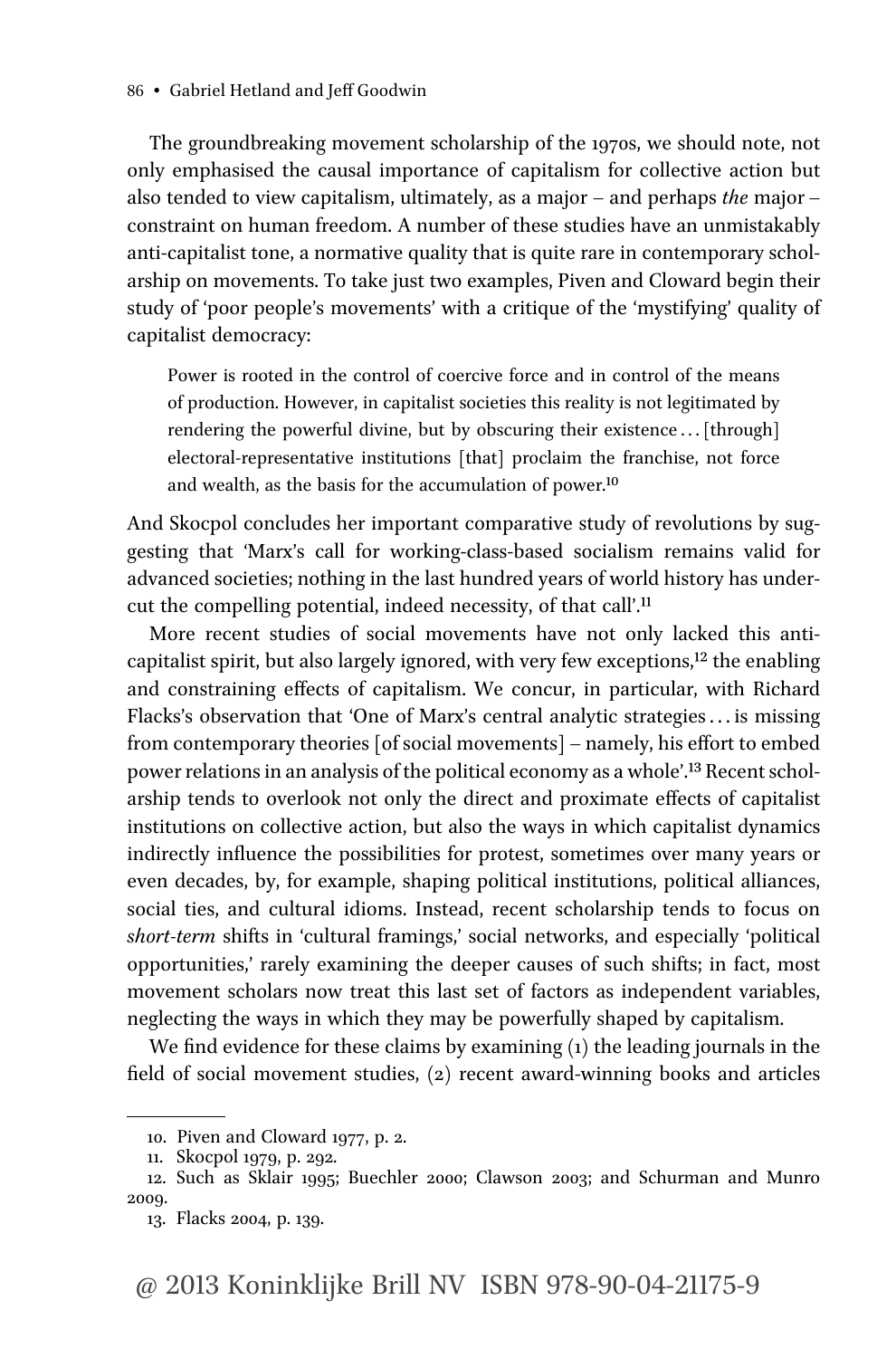in the field, and  $(3)$  current textbooks and handbooks on social movements. Let us begin by considering the content of the two main English-language journals dedicated to the analysis of social movements, namely, *Mobilization* (which is based in the USA) and *Social Movement Studies* (based in the UK). *Mobilization* began publication in 1996 and *Social Movement Studies* in 2002. By the 1990s, the evidence indicates, a concern with capitalism had virtually disappeared from the field. Indeed, the reader of these journals is struck by the almost complete absence of economic analysis in their pages.

This conclusion is based on our content analysis of both the titles and abstracts of all articles published in *Mobilization* from its founding in 1996 up to 2007 (a period of 12 years) and in *Social Movement Studies* from its founding in 2002 up to 2007 (a period of six years). The results of this analysis are striking. For *Mobilization*, in a total of 183 article titles and abstracts, the word 'capitalism' appears exactly once – in an abstract – and even the more neutral word 'economy' appears in only one title and two abstracts. The words 'class conflict' and 'class struggle' do not appear in a single article title or abstract. By contrast, the concept of 'political opportunities' appears in 11 titles and 42 abstracts, and the concept of 'frame' or 'framing' appears in nine titles and 24 abstracts.

The results are quite similar for *Social Movement Studies*. In a total of 71 article titles and abstracts, the word 'capitalism' appears in one article title and three abstracts, and the word 'economy' appears in one title and one abstract. Again, the words 'class conflict' and 'class struggle' do not appear in a single title or abstract. By contrast, the concept of 'political opportunities' appears in three titles and six abstracts, and the concept of 'frame' or 'framing' appears in three titles and 10 abstracts. Our impression is that the articles in *Social Movement Studies* are somewhat more theoretically diverse than those in *Mobilization* (there is less conventional 'political opportunity' and 'frame' analysis in the former), but this theoretical diversity does not include political economy perspectives.

These results are all the more striking given that the publishing histories of *Mobilization* and *Social Movement Studies* largely coincide with the history of the so-called global justice movement (also called the anti- or alter-globalisation movement), a movement with strong anti-capitalist, or at least anti-corporate, demands. This movement has not been overlooked by these journals, but the treatment of it in their pages, oddly, does not reflect a strong interest in linking it with the dynamics of global capitalism. Thirteen articles on the global justice movement were published in *Mobilization* between 1996 and 2007 (7 percent of all articles published in the journal), but only three can be said to evince a political economy perspective. Nine articles on the global justice movement were published in *Social Movement Studies* between 2002 and 2007 (nearly 13 percent of all articles published in that journal), but only two reflect a

## @ 2013 Koninklijke Brill NV ISBN 978-90-04-21175-9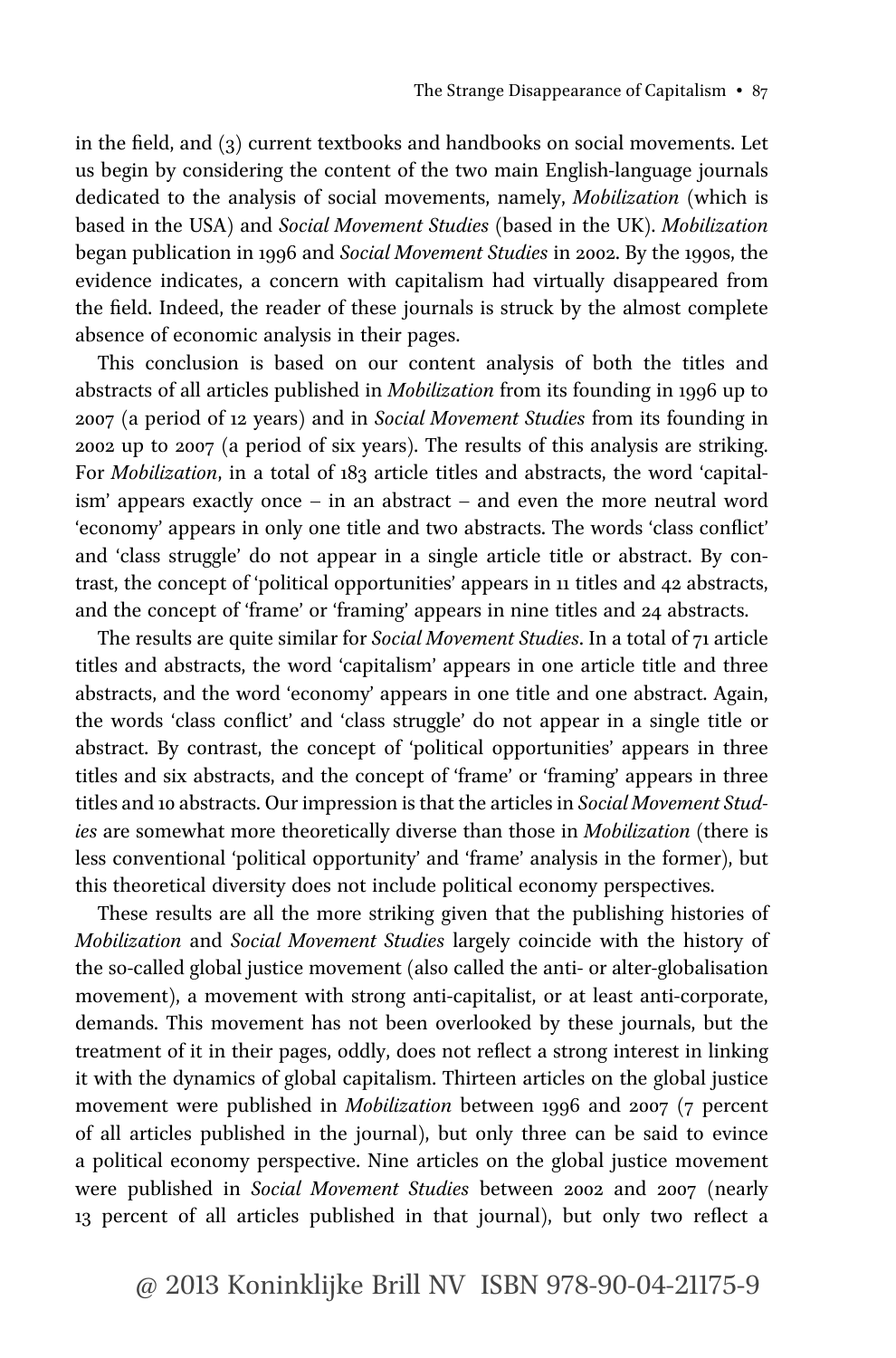substantial concern with capitalism or political economy. (Other recent studies of anti-corporate activism that is not linked to the global-justice movement also pay scant attention to the dynamics of capitalism.)<sup>14</sup>

Of course, this type of content analysis is a rather crude method for measuring the substantive content of a journal, but we believe it quite accurately reflects the marked inattention to the dynamics of capitalism – whether at the local, national, or global (or 'world-systemic') level – among English-speaking and especially US scholars in the field of social movement studies. A concern with political economy is also only barely evident in the books and articles that have been honoured recently by the American Sociological Association's section on 'Collective Behavior and Social Movements' (CBSM). The section's website<sup>15</sup> lists 19 books that received the section's book prize from 1988 to 2010 (a prize was not awarded every year) and 11 articles that received the section's best-article prize from 2002 to 2009 (there were co-winners for some of these years). In our review of this literature, we found that only two of the prize-winning books and none of the articles treated the dynamics of capitalism as particularly important for purposes of explanation. The two books are Charles Tilly's *Popular Contention in Great Britain, 1754–1837*,16 which looks at class-based (and other) forms of mobilisation during the period under study, and Rick Fantasia's *Cultures of Solidarity: Consciousness, Action and Contemporary American Workers*,17 a study of working-class consciousness in the contemporary United States. In the rest of this literature, capitalism is, at best, a minor theme, if it is mentioned at all.

Finally, capitalism is also scarcely evident in current textbooks and handbooks on social movements. Here, we will focus on just three examples, albeit prominent ones: Donatella della Porta and Mario Diani's *Social Movements: An Introduction*;18 *The Blackwell Companion to Social Movements*, edited by David A. Snow, Sarah A. Soule, and Hanspeter Kriesi;<sup>19</sup> and Charles Tilly and Sidney Tarrow's *Contentious Politics*.20

Della Porta and Diani's textbook is least problematic, from our point of view.<sup>21</sup> (We wonder if this is not related to the fact that the authors are from Italy, whose academic and political cultures are rather different than those in the Anglo-American world.) Their volume includes an interesting chapter entitled 'Social Changes and Social Movements', in which economic factors and processes are shown to be important for movements. The authors do not discuss the dynamics

<sup>14.</sup> For example Raeburn 2004; Soule 2009.

<sup>15.</sup> See http://www2.asanet.org/sectioncbsm/awards.html.

<sup>16.</sup> Tilly 1995.

<sup>17.</sup> Fantasia 1988.

<sup>18.</sup> Della Porta and Diani 2006.

<sup>19.</sup> Snow, Soule and Kriesi 2004.

<sup>20.</sup> Tilly and Tarrow 2007.

<sup>21.</sup> Della Porta and Diani 2006.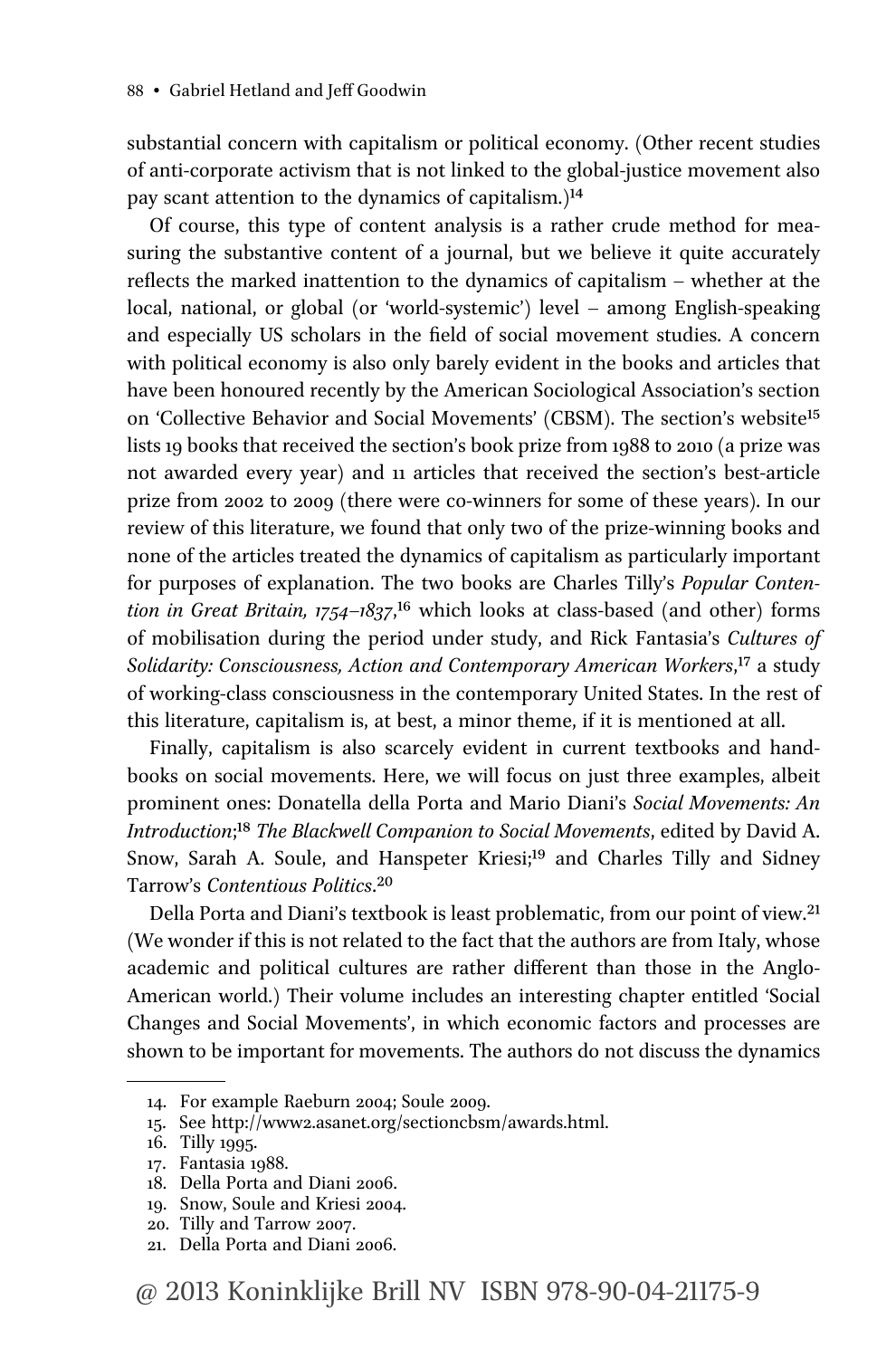of 'capitalism' *as such* (a word they very seldom use), but they do note how class conflicts – including strikes, protests by the unemployed, and so on – as well as movements of the 'new middle class' are rooted in the changing 'social structure' of 'industrial societies'. The authors also note how 'economic globalisation' has catalysed protest in recent years. However, their concern with socio-economic structures, social change, and class cleavages is almost entirely confined to this single chapter. Indeed, they justify this with the claim that 'collective action does not spring automatically from structural tensions', and so the bulk of their book is 'dedicated to the mechanisms which contribute to an explanation of the shift from structure to action' – mechanisms having to do with 'the availability of organizational resources, the ability of movement leaders to produce appropriate ideological representations, and the presence of a favorable political context'.<sup>22</sup> But this assumes that such resources, ideologies, and contexts are substantially if not wholly detached from the dynamic structure and practices of capitalism, a view that we would, of course, challenge.

Like the Della Porta and Diani volume, only one chapter in *The Blackwell Companion to Social Movements* emphasises capitalist dynamics,<sup>23</sup> namely a chapter on the US labour movement by Rick Fantasia and Judith Stepan-Norris. The other 28 chapters of this large volume barely mention capitalism or economic processes at all. (A partial exception is the chapter on transnational movements by Jackie Smith, which briefly discusses the 'world capitalist economy'.) The index reveals only a handful of references in the volume's seven hundred pages to capitalism, 'economics', or corporations. 'Class struggle' and 'class conflict' are referenced exactly once. And Gary Marx is referenced more frequently than Karl Marx.

However, the apotheosis of the disappearance of capitalism from social movement studies may well be Charles Tilly and Sidney Tarrow's *Contentious Politics*,24 a textbook based on ideas first developed in McAdam, Tarrow, and Tilly's *Dynamics of Contention*.25 As mentioned, the earlier work of Tilly and McAdam did emphasise – indeed, often *strongly* emphasised – capitalist dynamics, including the collapse of agricultural production based on extra-economic coercion (McAdam) and the more general process of proletarianisation (Tilly). In *Contentious Politics*, however, capitalism has disappeared completely. The book makes no mention whatsoever of capitalism, proletarianisation, class conflict, or political economy generally. This is remarkable for a book explicitly designed to provide undergraduate and graduate students with the analytical tools and procedures they will need to understand social movements, revolutions, nationalist movements,

<sup>22.</sup> Della Porta and Diani 2006, p. 63.

<sup>23.</sup> Snow, Soule and Kriesi 2004.

<sup>24.</sup> Tilly and Tarrow 2007.

<sup>25.</sup> McAdam, Tarrow and Tilly 2001.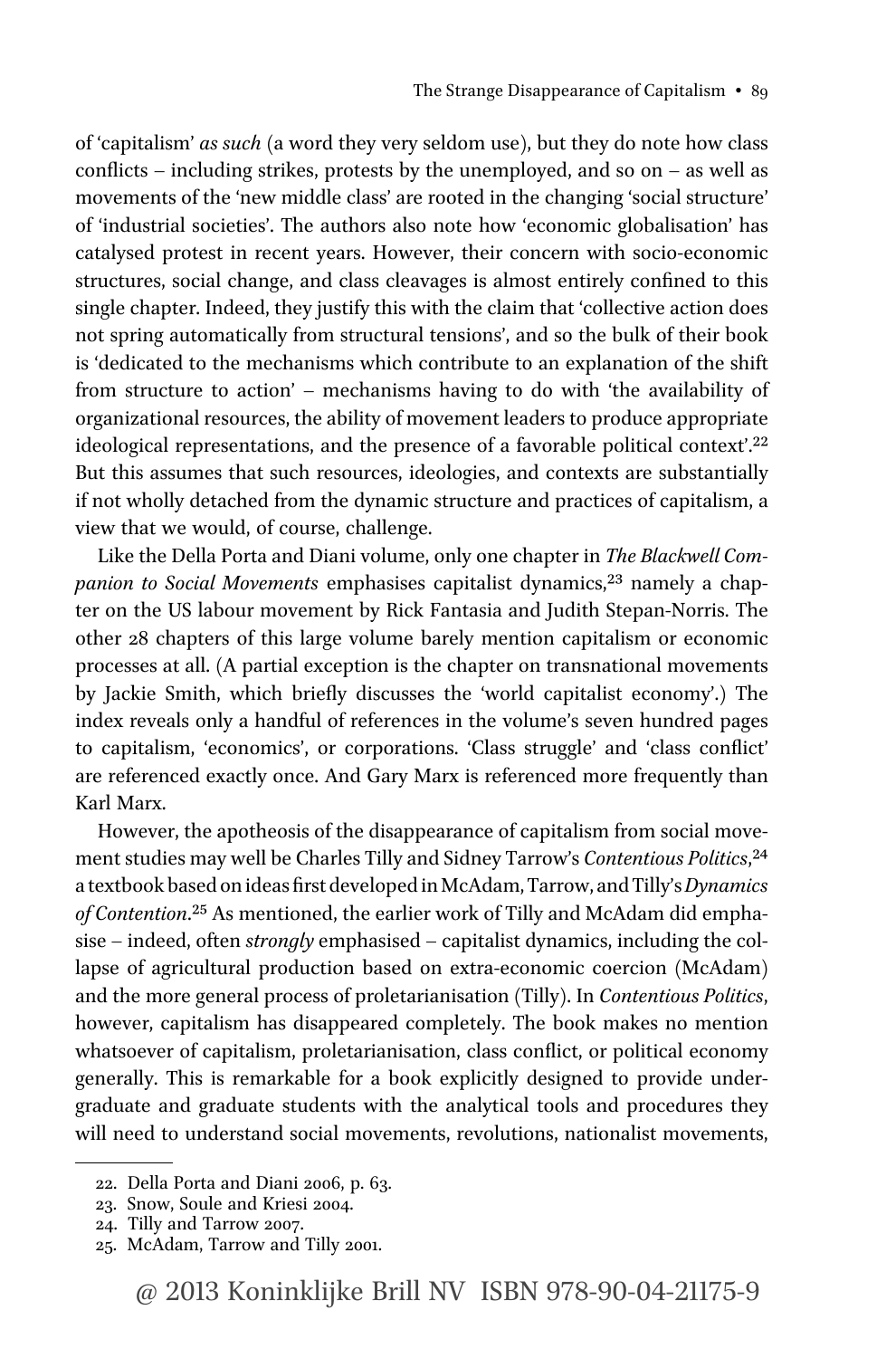transnational struggles, and 'contentious politics' generally. Instead of situating these conflicts against the historical backdrop of capitalism and state building, as Tilly once prescribed, *Contentious Politics* discusses (and formally defines) a number of very general 'mechanisms' and 'processes' that allegedly illuminate a wide range of concrete episodes of political conflict. The authors make some efffort to link these mechanisms and processes to state structures and 'routine' politics, but they say nothing about how these mechanisms and processes might relate to the dynamics of the capitalist economy. One can only infer that either no such relations exist or they are not worthy of attention, and that students today need not bother to learn about the institutions and trajectories of capitalist economies in order to understand social movements, revolutions, or political conflict more generally. By contrast, in *From Mobilization to Revolution*, published in 1978, Tilly wrote: 'Over the long run, the reorganization of production creates the chief historical actors, the major constellations of interests, the basic threats to those interests, and principal conditions for transfers of power [that is, revolutions]'.26 But the 'reorganization of production' is not to be found among the mechanisms and processes emphasised by Tilly and Tarrow thirty years later.

What happened? What might account for this strange disappearance of capitalism from social movement studies? Here, we can only speculate, but we would argue that this transformation is the result of several linked factors, including the waning of Marxism in the social sciences after the 1970s, the so-called 'cultural turn' in academia, and a growing emphasis on micro- and meso-level analysis – including framing and network analysis – in social movement studies proper. (It is also possible that some scholars in the USA have avoided the conceptual vocabulary, if not the concerns, of Marxist political economy for fear of not being published or tenured.) Our aim, here, is not to criticise cultural, framing, or network analysis, but simply to point out that these have effectively  $-$  and *unnecessarily* – 'crowded out' a concern with political economy in the field. As a result, a number of promising causal mechanisms linked to the dynamics of capitalism are no longer even considered worthy of attention by movementscholars.

These claims about the factors behind the disappearance of capitalism from movement studies are speculative, based on observations of changing academic tendencies over the past few decades. It is, in fact, very difficult to determine precisely why academic fashions and styles change over time, sometimes quite dramatically over just a few years. But the results are clear and ironic: During an era in which global capitalism became ever more powerful – an era when capitalism triumphed over Soviet-style Communism – it also became increasingly

<sup>26.</sup> Tilly 1978, p. 194.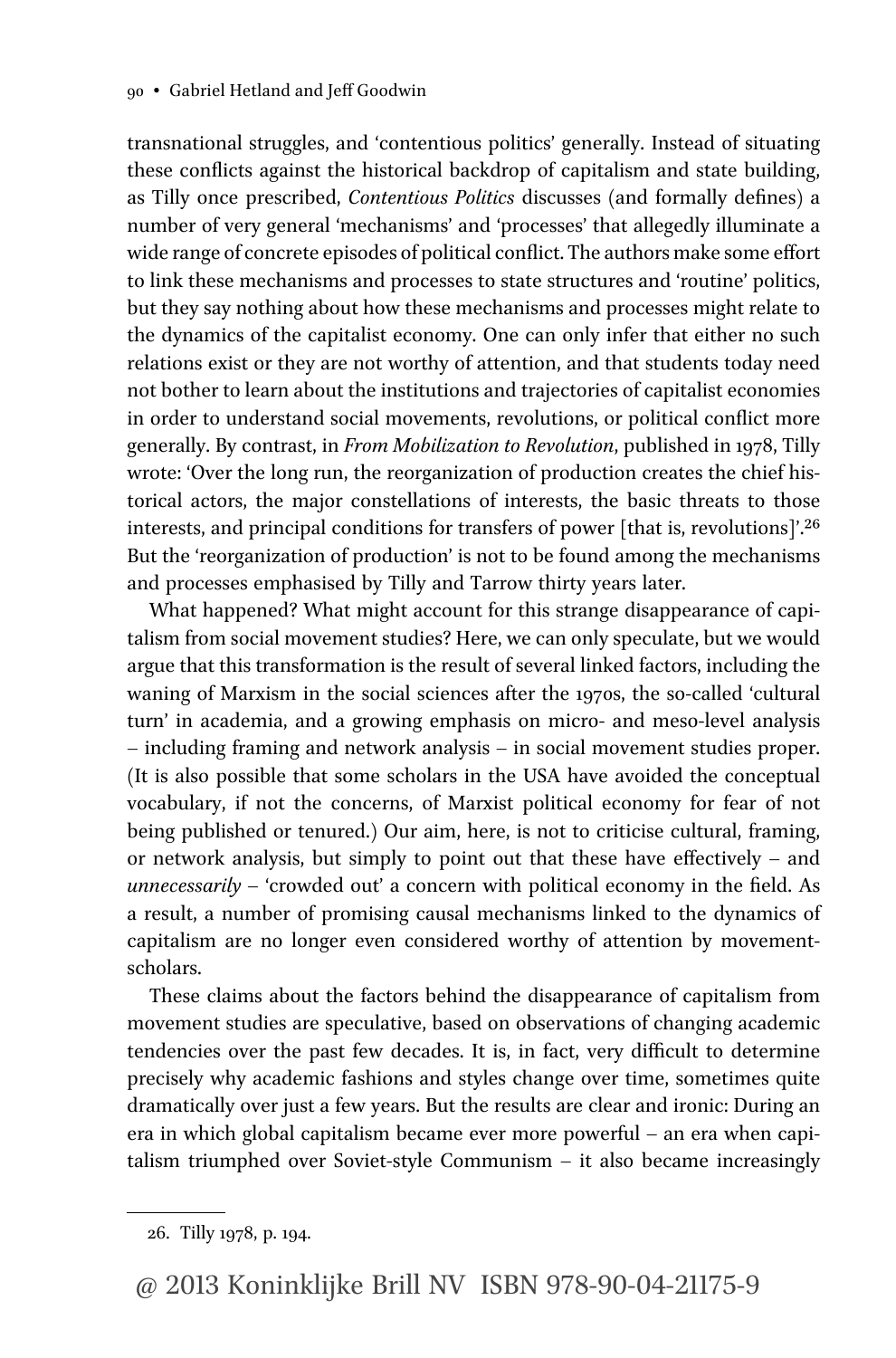invisible to scholars of popular movements, especially in the United States. Even a recent volume on the 'silences' in social movement theorising is silent about capitalism and political economy.27 For us, however, the key question is not *why* capitalism has disappeared from movement studies, but whether the analysis of movements has suffered as a result. We believe that it has.

#### **How does capitalism matter?**

We have already suggested some of the ways in which capitalism might shape social movements, including non-class-based movements. We thus believe that the common justification for the neglect of political economy by movementscholars – namely, that most social movements (perhaps *all* of them, other than the labour movement) are not about class or 'materialist' concerns and thus have no discernible connection to capitalism – is empirically and analytically untenable. McAdam's study of the US Civil Rights movement,<sup>28</sup> quoted above, clearly demonstrates that ethnic (or 'racial') and other non-class-based movements may be powerfully shaped by political-economic factors. To support this claim further, we examine below a movement that seemingly has nothing, or very little, to do with issues of class, work, or political economy, namely, the gay and lesbian (or LGBT) movement. Our reading of the literature on this and other movements suggests that the dynamics of capitalism and political-economic factors potentially matter for *all* movements in at least four specific ways:

- 1. Capitalist dynamics alternately inhibit or facilitate the formation of new *collective identities and solidarities*, including both class- and non-class identities. In this way, capitalism shapes the very conditions of existence of many social movements.
- 2. The balance of class forces in a society powerfully shapes the way movements evolve over time and *what they can win* for their constituents.
- 3. Class divisions generated by capitalism may unevenly penetrate and fracture movements. The balance of class forces *within* movements – sometimes more and sometimes less organised and self-conscious – may powerfully shape *movement goals and strategies*.
- 4. Finally, ideologies and cultural idioms closely linked to capitalist institutions and practices may also strongly influence movement strategies and goals.

<sup>27.</sup> Aminzade et al. 2001.

<sup>28.</sup> McAdam 1999.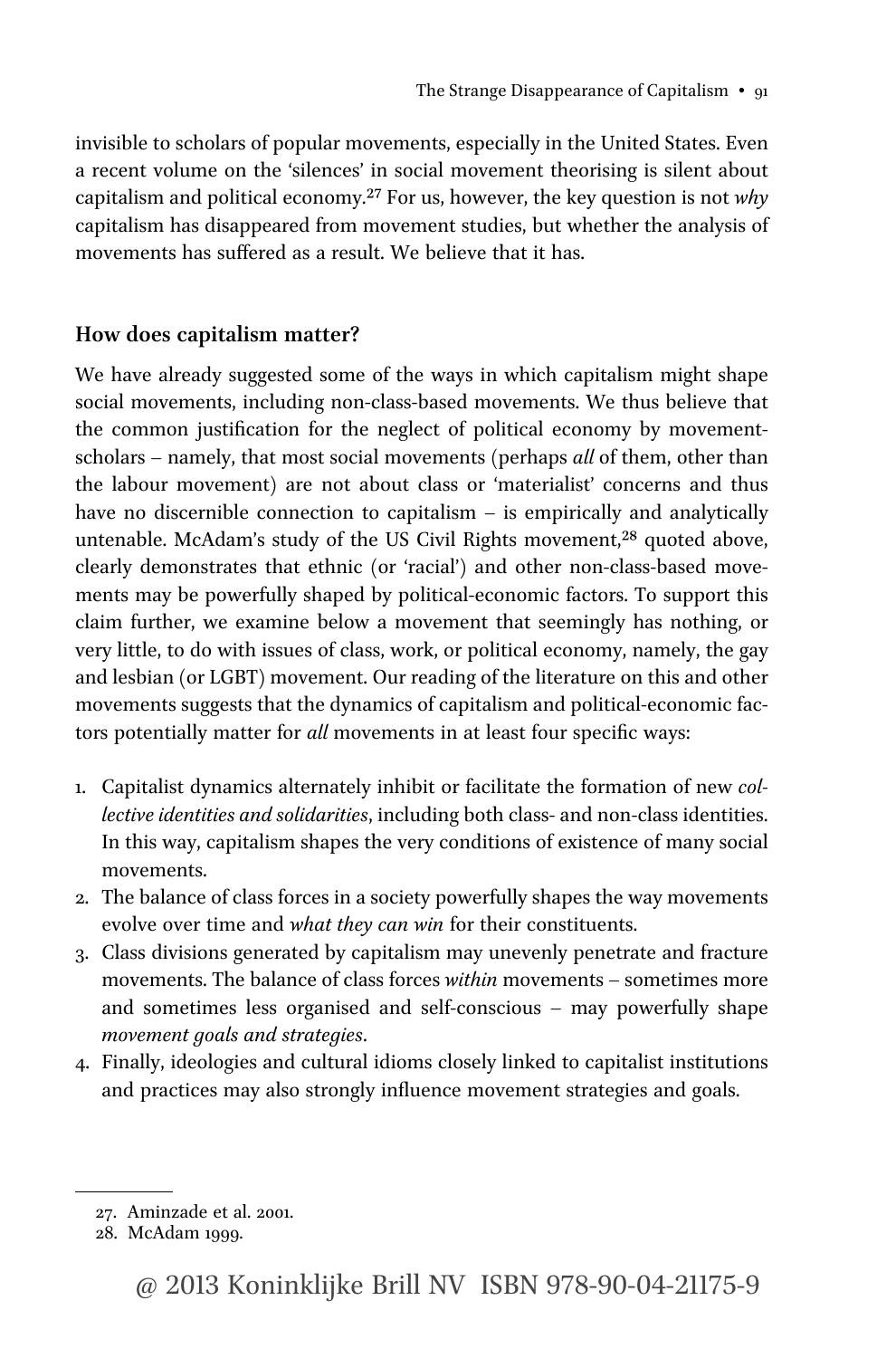#### **A 'hard' case study: the LGBT movement**

The rise of 'new social movements' over the last several decades may explain the declining attention given to capitalism and political economy within contemporary social movement studies. (Although during the 1980s, several European scholars sought to explain 'new social movements' precisely in terms of the changing configuration of capitalism.)<sup>29</sup> Unlike 'old' social movements – pre-eminently the labour movement – in which issues of material deprivation and inequality are considered central, new social movements are typically seen as revolving around 'non-material' or 'post-materialist' issues, including lifestyles, identities, and 'recognition'.30

As Taylor and Van Dyke note, 'The core thesis of [New Social Movement theory] is that that new social movements, such as the women's, peace, gay and lesbian, environmental, animal rights, disability rights, mental health, antiglobalization movements, and even the New Christian Right and contemporary hate movements, are unique in that they are less concerned with economic redistribution and policy changes than with issues of the quality of life, personal growth and autonomy, and identity and self-affirmation'.<sup>31</sup> The LGBT movement, which we use as a shorthand expression for the family of movements focused on issues of sexual orientation, is thus a paradigmatic example of a new social movement. As such, the LGBT movement is a particularly 'hard' test case for our claim that the dynamics of capitalism should be brought back into social movement scholarship.

Not surprisingly, most recent scholarship on the LGBT movement in the field of social movement studies pays little attention to issues of political economy and class, instead focusing on issues of individual and collective identity construction and emotion.32 Between 1996 and 2007, the journal *Mobilization* published four articles that focused centrally on LGBT movements (2 percent of all articles published in the journal); not surprisingly, none evinced an economic or political economy perspective. The journal *Social Movement Studies* published two articles on LGBT movements between 2002 and 2007 (about 3 percent of all articles published in that journal); again, neither of these articles was substantially concerned with the dynamics of capitalism. Nor were the two articles on the LGBT movement that have been recognised by the ASA's CBSM section.<sup>33</sup> (No study of the LGBT movement has yet won the section's book prize.)

<sup>29.</sup> See Steinmetz 1994 for an overview.

<sup>30.</sup> For example Inglehard 1990; Fraser 1997. Fraser, to be sure, emphasises the need to combine a focus on recognition with one on redistribution. Her work thus attempts to bridge the divide between 'old' and 'new' social movements.

<sup>31.</sup> Taylor and Van Dyke 2004, p. 273.

<sup>32.</sup> Such as Armstrong 2002; Rimmerman 2008; and Gould 2009.

<sup>33.</sup> Armstrong and Crage 2006; Taylor et al. 2009.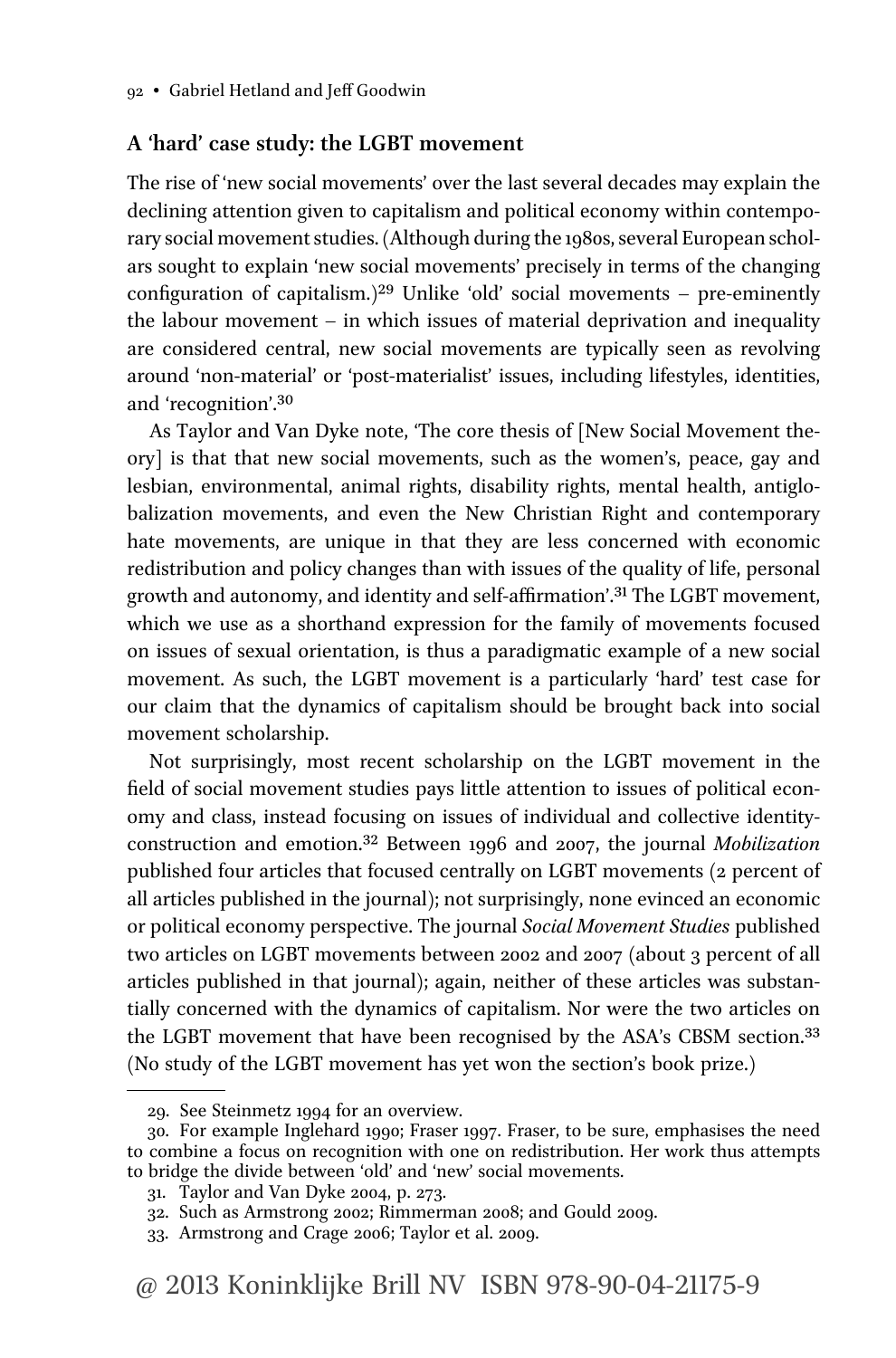As suggested above, however, we believe that the dynamics of the capitalist economy have profoundly shaped the LGBT movement – although to sustain this claim, we must necessarily turn to scholarship that either predates or falls outside the contemporary field of movement studies. To begin with, capitalist development was a necessary condition for the initial emergence and subsequent elaboration of LGBT identities and solidarities. Although it may defy current wisdom, the idea that there is an important – indeed, fundamental – relationship between capitalist development and the emergence of LGBT identities is hardly original. This idea was, in fact, one of the starting points for John D'Emilio's pioneering book on gay and lesbian history, *Sexual Politics, Sexual Communities*, as well as an influential paper, 'Capitalism and Gay Identity', published the same year.34 The fact that D'Emilio wrote during a period in which political economy and class analysis still occupied a relatively important, if declining, place within social movement studies and social science generally is probably not coincidental. D'Emilio's book and paper appeared just a year after the publication of McAdam's influential study of the Civil Rights movement.

According to D'Emilio, the initial emergence of a collective and publicly visible gay and lesbian identity in the United States was dependent – just as for the African-American Civil Rights movement – upon the expansion of wage labour. This process of 'proletarianisation' diminished the economic importance of the family unit, thereby undermining the material basis for 'traditional' heteronormative sexual relations and creating at least the possibility for more fluid sexual practices and identities.<sup>35</sup> Moreover, the urbanisation that resulted from capitalist industrialisation facilitated the formation of communities based on sexualities and lifestyles. The large, anonymous cities created by capitalist industrialisation made possible the emergence of hidden, 'underground' gay and lesbian subcultures, typically centered around commercial bars, clubs, and other establishments. In a recent interview, D'Emilio summarises his argument in 'Capitalism and Gay Identity':

The thrust of the argument ... was that the shift from kinship forms of production to individual wage labor opened a social and economic space that allowed individuals to live, to survive, outside a reproductive household. Same-sex desire could congeal into a personal identity and a way of life. The opportunity for that to happen was distributed differently depending on one's relation to capitalist modes of production. In the U.S., that meant men more than women, whites more than Blacks, the native-born more than immigrants, and the middle class more than the working class. But the heart of it

<sup>34.</sup> D'Emilio 1983a; 1983b; see also Adam 1987.

<sup>35.</sup> See also Therborn 2004.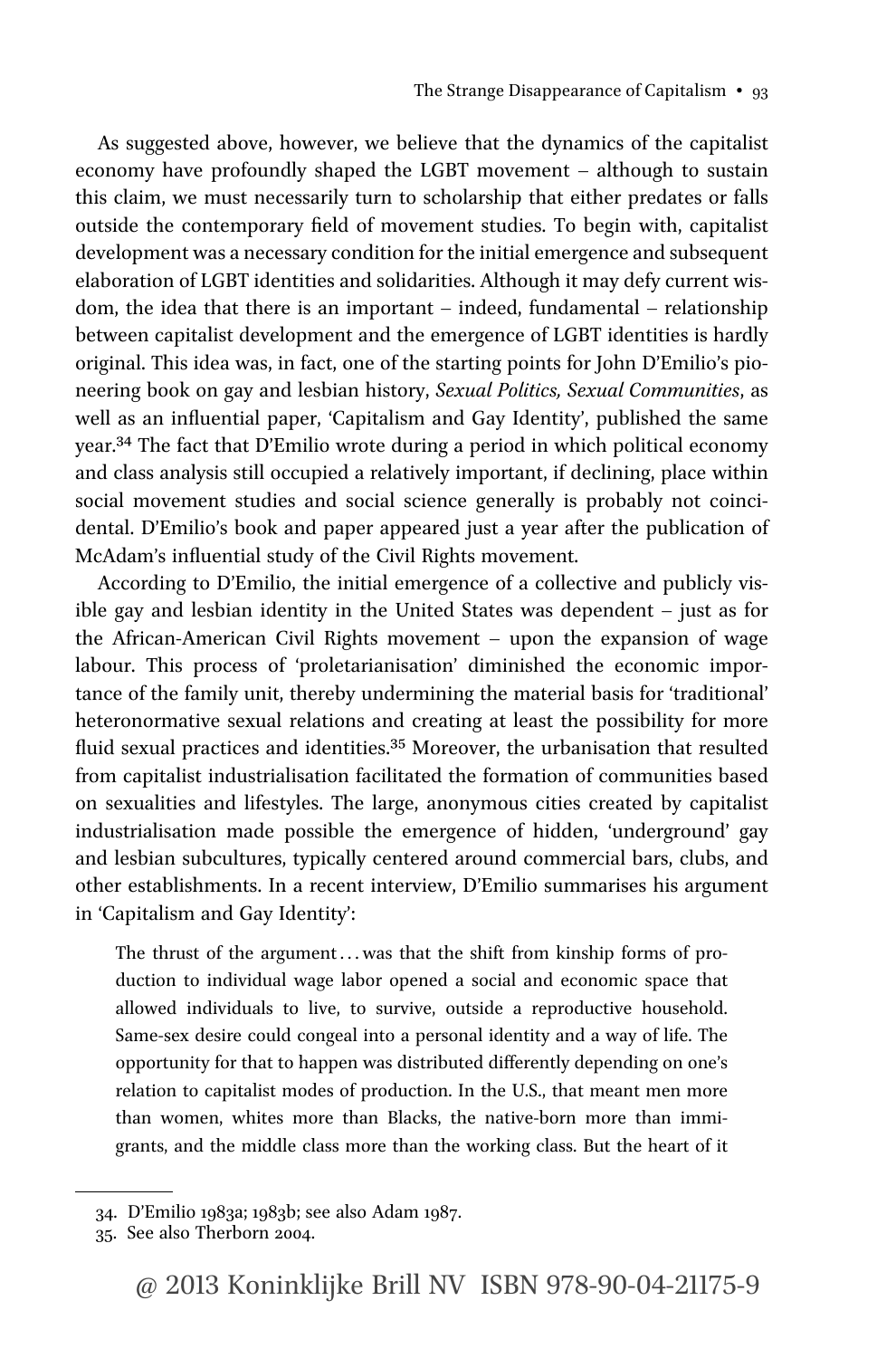is individuals able to make a living rather than livelihoods being dependent on family groupings.36

Capitalist development was central not only to the initial emergence of gay and lesbian solidarities in the late nineteenth and early twentieth centuries, but also to the subsequent development of such identities over the course of the twentieth century. As D'Emilio notes, the economic and demographic changes brought about by the Second World War played an especially important role in the expansion of a postwar gay identity in the 1940s and the subsequent rise of the so-called 'homophile' movement in the 1950s. The initial leaders of the Mattachine Society, the central organisation of the early homophile movement, were former Communist Party militants, whose organising skills had been honed in their fight against capitalism and who utilised their understanding of class consciousness and organisation as a model for the homophile movement.37 Steve Valocchi<sup>38</sup> is equally emphatic about the connections between the dynamics of capitalist development and the consolidation of a 'class-inflected' gay and lesbian identity in the middle of the twentieth century (a point we elaborate in our discussion of how class divisions have shaped the LGBT movement).

The reconfiguration of a new lesbian collective identity in the 1970s is also connected to capitalism. This is because the 'objective possibility'39 of lesbianism as a historically and sociologically significant phenomenon, like the rise of 'second-wave' feminism (with which it is closely connected), was predicated upon long-term shifts in the capitalist economy, especially women's increasing participation in the labour force. As Virginia Woolf noted in an earlier era,<sup>40</sup> the ability of women to achieve their full intellectual – and, we might add, sexual – development is dependent upon their ability to achieve economic independence from men.41 The expansion of 'free' wage labour, in short, was a necessary precondition for the development of powerful movements for civil rights and political influence not only by African Americans (and women), but also by gay men and lesbians. In a sense, these movements thereby completed earlier democratic or 'bourgeois' revolutions of the eighteenth and nineteenth centuries that only partially extended the civil, political, and social rights that we associate with full citizenship.

A second way in which capitalism has been of significance for the LGBT movement concerns the impact of the balance of class forces in society on the

<sup>36.</sup> Quoted in Wolf 2009.

<sup>37.</sup> D'Emilio 1983a; Adam 1987; Armstrong 2002.

<sup>38.</sup> Valocchi 1999.

<sup>39.</sup> Weber 1949.

<sup>40.</sup> Woolf 2005.

<sup>41.</sup> See also Klein 1984.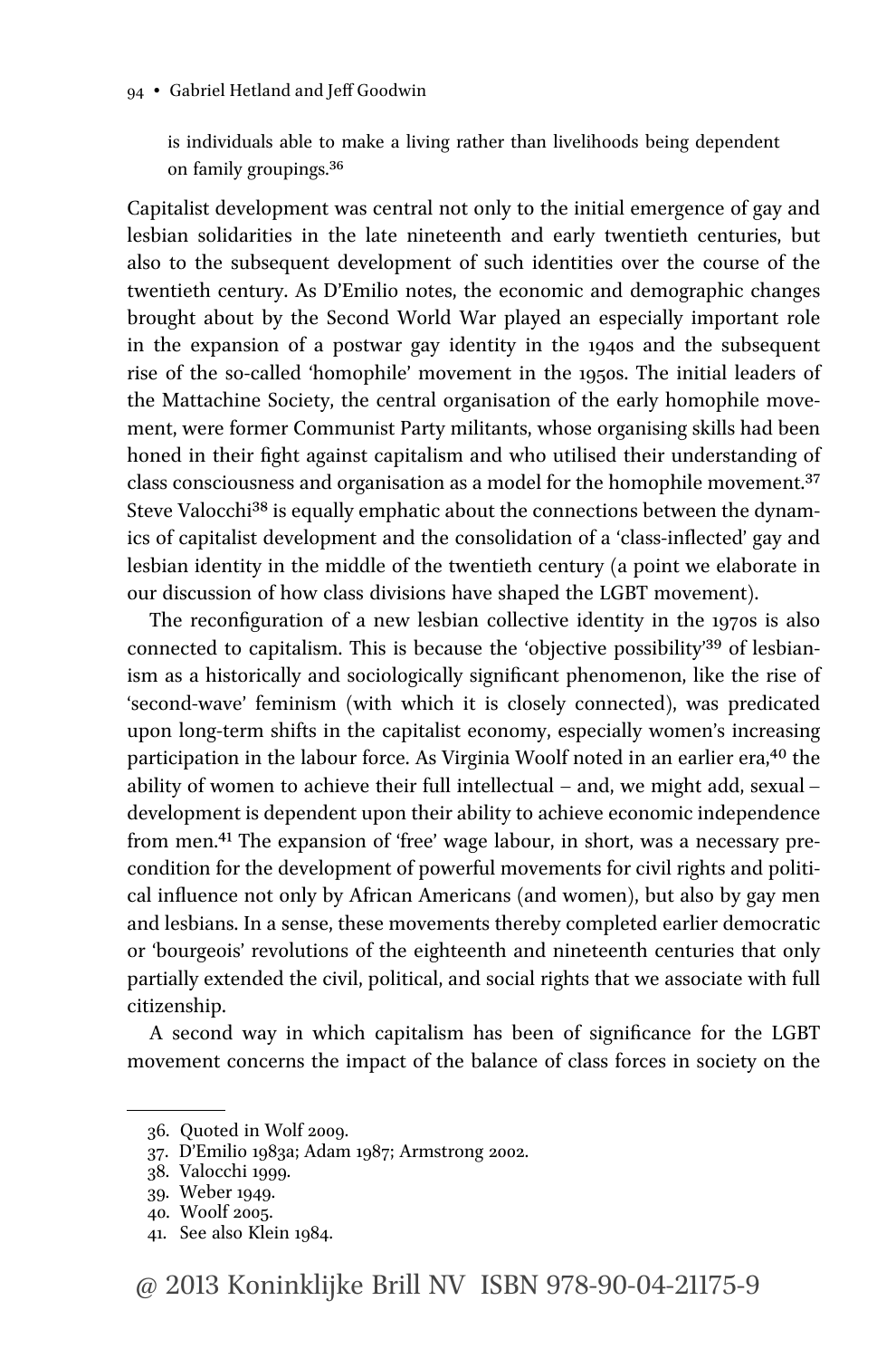movement's efficacy at any given point in time. As the contributors to Gerald Hunt's volume *Laboring for Rights* demonstrate,<sup>42</sup> the strength of the organised labour movement – especially what Hunt terms 'the extent of [its] historical commitment to "social unionism" '43 – has been of crucial importance for LGBT movements both over time and across a variety of national contexts (and at the sub- and transnational levels). The relative strength of organised labour movements has also indirectly afffected LGBT movements due to the historical role labour movements have played in the development of welfare states in different national contexts.<sup>44</sup> As our discussion of the debate over same-sex marriage in the USA demonstrates (see below), the national characteristics of welfare states have had an important influence on LGBT movements. (Hunt's volume points to an opportunity, as yet unexplored, to link LGBT politics to the 'varieties-of-capitalism' literature,45 which emphasises cross-national variations in capitalist institutions and their consequences.)

David Rayside's<sup>46</sup> contribution to Hunt's volume examines the contrasting trajectories of LGBT movements and labour relations in four European nations (France, Germany, the Netherlands, and Britain) as well as the influence of LGBT movements on several transnational institutions (the Council of Europe, the European Community, and the European Union). Rayside finds that the rights of LGBT populations have advanced furthest in northern-European nations, such as the Netherlands, Norway, and Denmark, which are also, not coincidentally, the countries where social democratic parties have been strongest. Indeed, Rayside draws an explicit connection between political economy and LGBT rights, arguing that 'Those countries in which most progress has been made toward equality for gays and lesbians (in northern Europe) are also countries with the most advanced labor-relations systems'.47

A glance at the countries in which same-sex marriage was first legalised (see Table 1) provides further evidence of a link between social democracy and LGBT rights. Of the seven countries in which same-sex marriage was legal as of 2009, four are strongly social democratic (the Netherlands, Belgium, Norway, and Sweden) and the other three all have at least fairly strong labour movements (Spain,48 Canada, and South Africa).

All this raises the question of what might account for the evident connection between social democracy and LGBT rights. While it is beyond the scope of this

47. Rayside 1999, p. 230.

<sup>42.</sup> Hunt 1999a.

<sup>43.</sup> Hunt 1999b, p. 7.

<sup>44.</sup> Such as Esping-Andersen 1990.

<sup>45.</sup> See Hall and Soskice 2001.

<sup>46.</sup> Rayside 1999.

<sup>48.</sup> Spain's law recognising gay marriage was enacted by a Socialist government.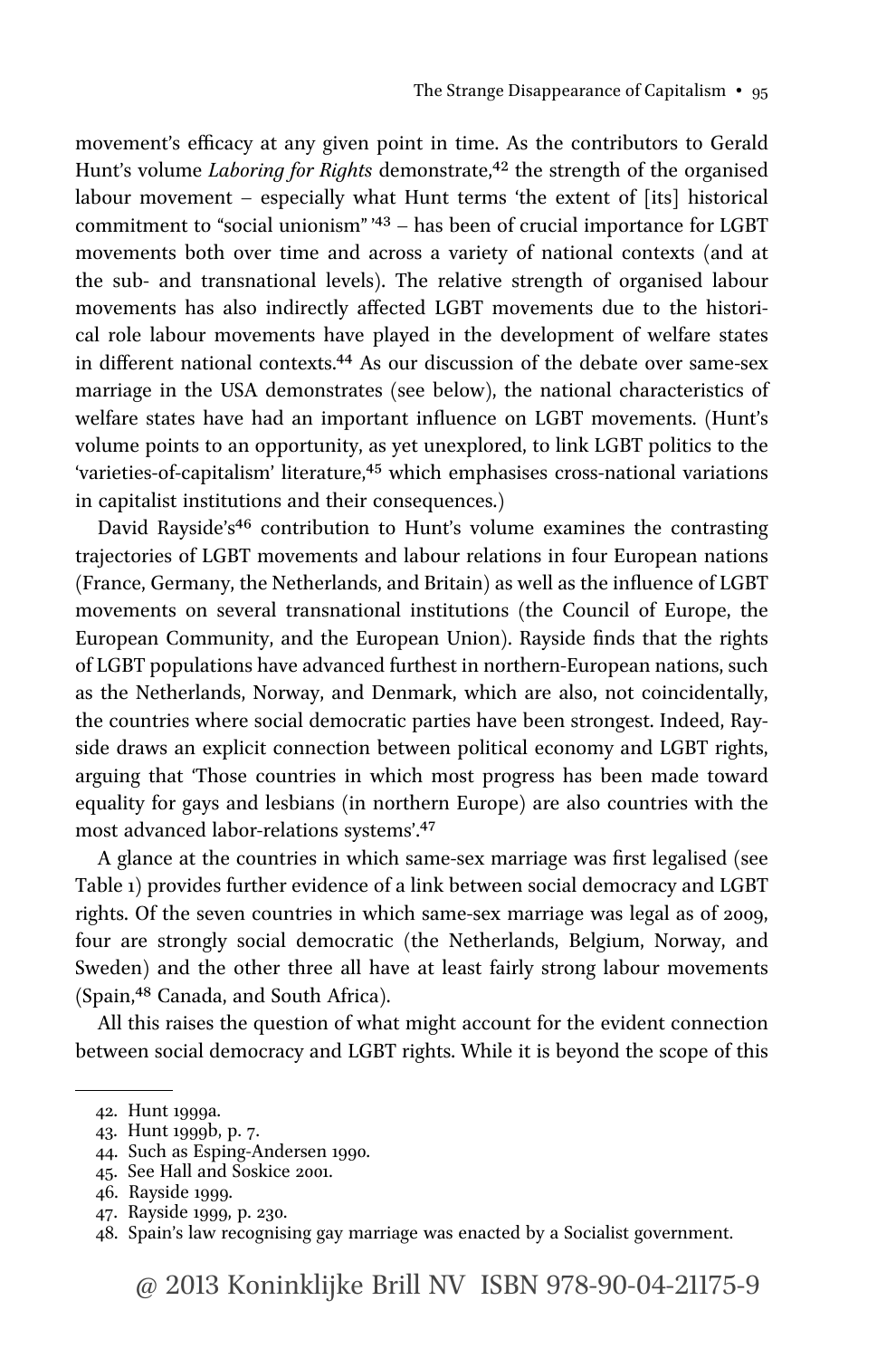Table 1. Countries in which same-sex marriage was first legalised

paper to provide a complete answer to this question, it seems likely the support for LGBT rights in strongly social-democratic countries may have something to do with the levels of social solidarity in these countries. Göran Therborn<sup>49</sup> suggests as much, in citing the 'secular pluralism' prevalent in northern Europe as a chief factor favoring the greater acceptance of same-sex marriage in the region. A second factor worth considering is the inclusive nature of the state in social-democratic nations. This possibility is supported by Rayside's analysis of the way in which the Dutch state – which, he argues, 'reflects a general pattern of interest-group inclusion in elaborate consultative exercises designed to arrive at consensus'50 – helped to promote LGBT rights, by (eventually) incorporating rather than repressing the country's main gay and lesbian organisation, the *Cultuur en Ontspannings Centrum* (COC).

A final factor worth examining relates to the transition from industrial to post-industrial politics. According to Therborn,<sup>51</sup> this shift – from a class-based politics focused on *necessity* to a post-class-based politics focused on *choice* – accounts for the emergence of sexuality and other 'choice'-based issues in Swedish politics from the 1980s onwards. Rayside's examination of how 'shifts in the balance of union membership away from the industrial working class have opened up unions to social causes',<sup>52</sup> prompting a greater willingness on the part of Dutch unions to embrace LGBT issues, provides further support for this view. Rayside finds that individual union support for LGBT issues is usually greatest when unions 1) have a historically weak relationship with the state and 2) are confronted with significant membership losses and demographic shifts. This demonstrates the importance of paying close attention to the specific ways in which issues of class and sexuality intersect in particular countries at particular times.

<sup>49.</sup> Therborn 2004, p. 223.

<sup>50.</sup> Rayside 1999, p. 212.

<sup>51.</sup> Therborn 1992, p. 104.

<sup>52.</sup> Rayside 1999, p. 213.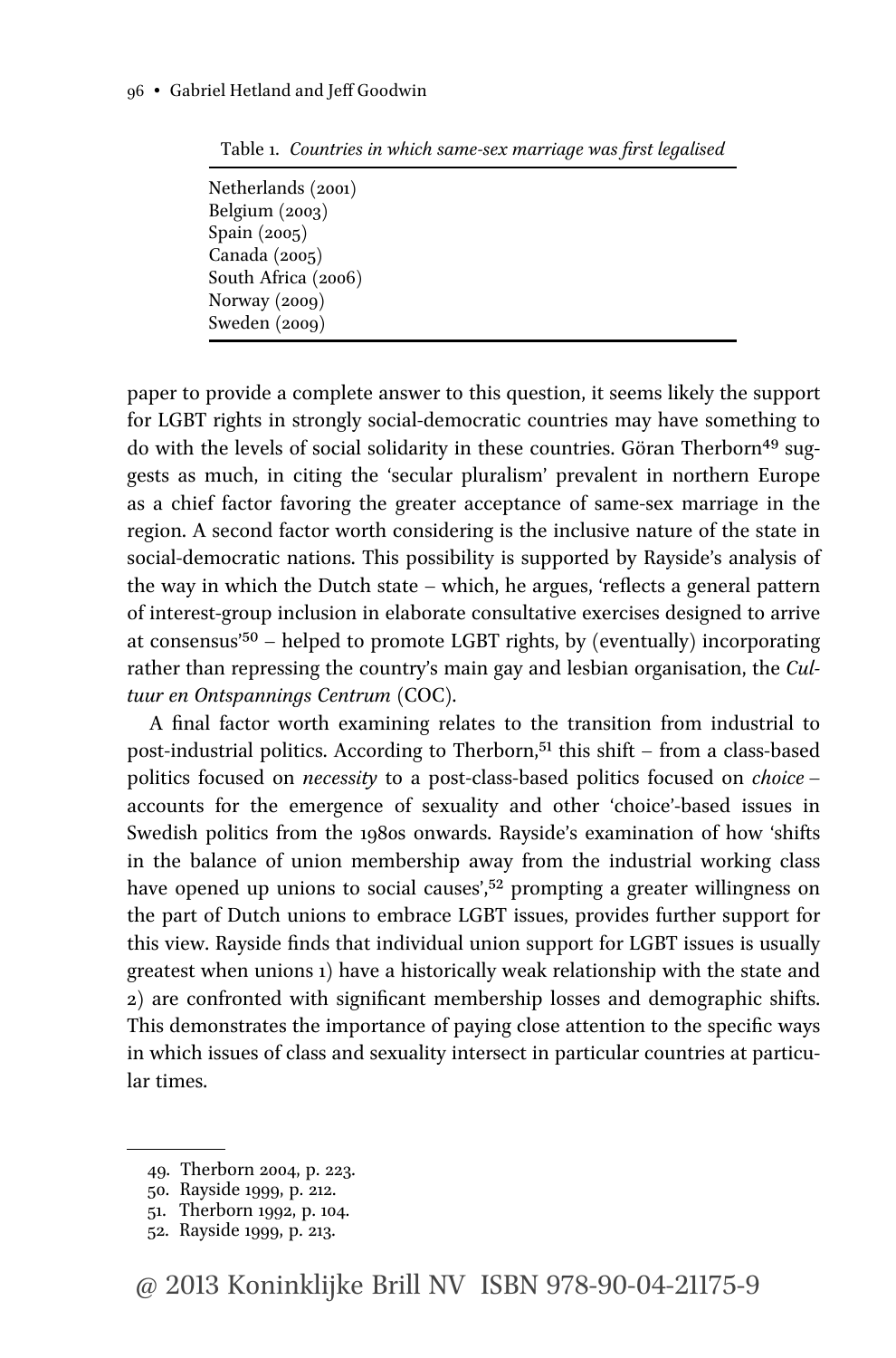The fight over same-sex marriage in the USA provides a nice illustration of this point. Although the issue is complex and, certainly, not reducible to politicaleconomic factors, there is an important sense in which material considerations are central to the struggle for same-sex marriage in the United States. Especially important, in this regard, is the relative weakness of the US welfare state as compared to more social-democratic states in Europe and elsewhere.53 This weakness – as is well known – is, in turn, closely tied to the weakness of the labour movement in the United States, a result of the absence of a labour party and comparatively low union density. Accordingly, in the United States, many of the social benefits provided by the state in other national contexts are, instead, directly tied to employment – of oneself or of one's spouse.<sup>54</sup> One of the most important benefits tied to employment is, of course, healthcare, and as Rimmerman points out in his discussion of same-sex marriage, 'Health insurance is a major issue for everyone in a country that provides health care as a privilege rather than as a right'.<sup>55</sup>

While there are, of course, many non-economic factors to consider, here, including the stigma and psychological costs of exclusion from a central cultural rite, the economic benefits attached to marriage in the United States should not be underestimated. One recent study found that the price of being a gay couple in the United States can amount, across one's lifetime, to over \$467,000, mainly due to exclusion from one's partner's health-insurance, Social Security, and spousal Individual Retirement Account benefits.<sup>56</sup> This has undoubtedly provided a powerful impetus for the LGBT movement to take up the demand for marriage rights. Indeed, this point is also not lost upon *opponents* of marriage rights for gays and lesbians, who argue that 'by embracing same-sex marriage, lesbian and gay movements are endorsing the real economic privileges associated with marriage as an institution in the United States, such as healthcare coverage, inheritance rights, Social Security survivors' benefits, and tax breaks'.<sup>57</sup> In short, the salience of LGBT campaigns for same-sex marriage is shaped, in significant part, by specific political-economic contexts that reflect something of the balance of class forces in a given society.

Capitalism has also been of significance for LGBT movements insofar as class relations have unevenly penetrated and fractured these movements. Surprisingly, however, this process has been almost totally ignored in recent accounts of the LGBT movement in the United States. Elizabeth Armstrong's important and

<sup>53.</sup> For example Esping-Andersen 1990.

<sup>54.</sup> Fantasia and Voss 2004.

<sup>55.</sup> Rimmerman 2008, p. 119.

<sup>56.</sup> Bernard and Lieber 2009.

<sup>57.</sup> Rimmerman 2008, p. 126.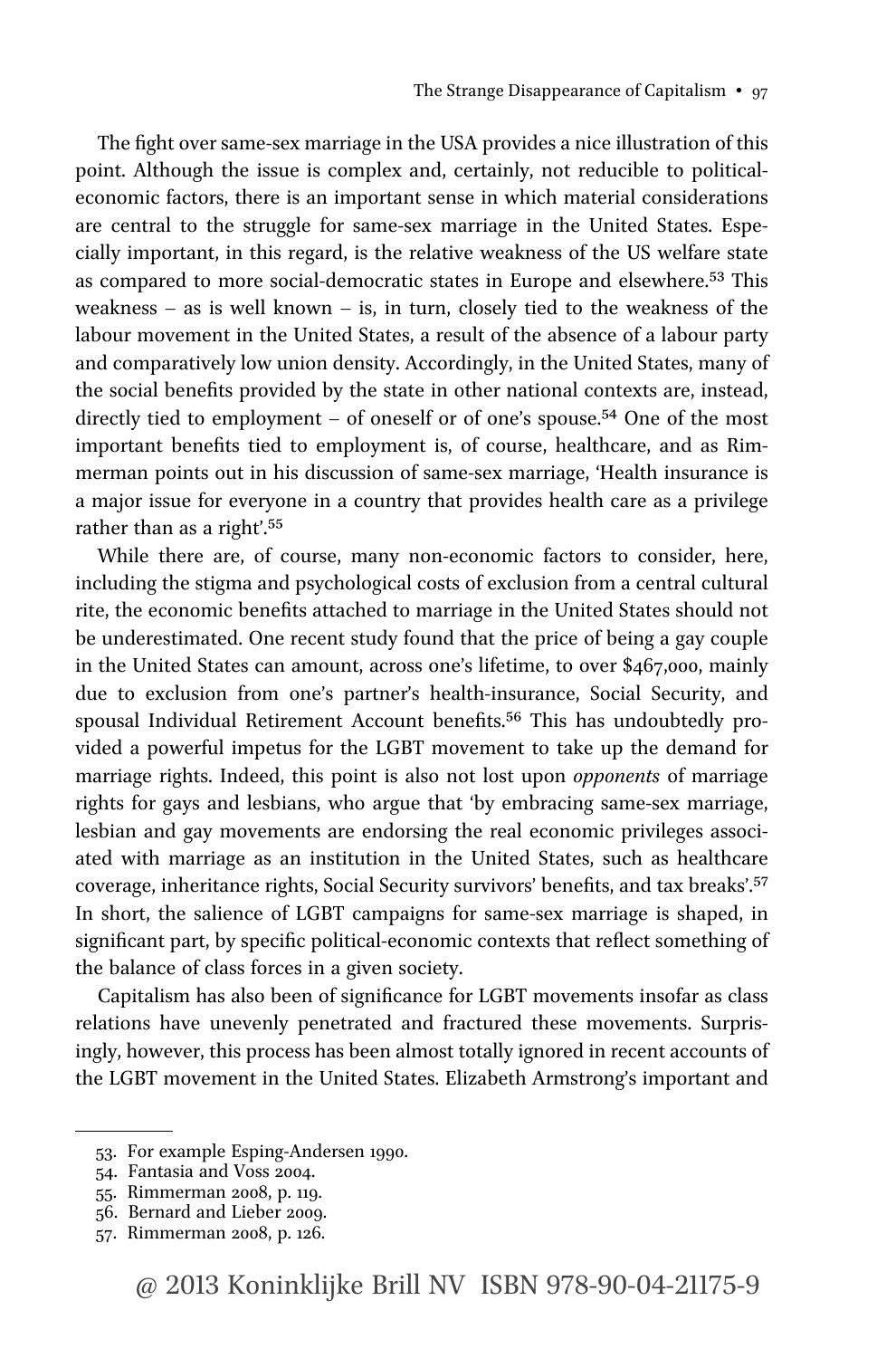well-received study, *Forging Gay Identities*,58 is illustrative. In fact, among recent scholars of the LGBT movement, Armstrong stands out for at least acknowledging the importance of class for the movement, titling one of her chapters, 'Exclusions: Gender, Race, and Class in the Gay Identity Movement, 1981–1994'. It is, therefore, quite telling (and more than a little ironic) that Armstrong's own analysis, in this chapter, ends up reproducing one of the very 'exclusions' she set out to highlight, namely, that of class. The lack of substantive attention to class stands in marked contrast to the chapter's detailed treatment of gender and race. While race and gender are each discussed in separate sections of the chapter, the importance of class for the movement is never independently examined.

The question of class has received much more attention in scholarship addressing the often contentious relationship between the LGBT and labour movements<sup>59</sup> – a scholarship that has developed outside and independently of the field of social movement studies.<sup>60</sup> The contributors to Krupat and McCreery's edited volume, *Out at Work: Building a Gay-Labor Alliance*,<sup>61</sup> examined the ups and downs of this relationship in the United States moving from 'labor's dark age'<sup>62</sup> to the historic 1997 founding of 'Pride at Work,' the AFL-CIO's first official constituency group devoted to LGBT members.63 Krupat and McCreery rightly wondered whether it is possible 'to conceive of a gay doctor and a lesbian police officer bound by a common class interest'. $64$  Their initial response to this question was in the affirmative, based on the fact that in 'the thirty-nine states where employers may legally fire workers simply because they are known or thought to be gay, these workers would be equally vulnerable, despite traditional class distinctions such as disparities in income and education'.<sup>65</sup> But other contributors to the same volume point to the continuing fact of class divisions within the LGBT movement.

For instance, Amber Hollibaugh, in conversation with Nikhil Pal Singh, argues that 'social movements that are advocacy movements – the queer movements, the sexuality movements, the HIV movements – have come to reflect more and more fundamentally the class of the people who dominate them'.66 Hollibaugh

<sup>58.</sup> Armstrong 2002.

<sup>59.</sup> Hunt 1999a, Krupat and McCreery 2001a.

<sup>60.</sup> We can only note in passing that social movement studies and labour studies have developed separately in the United States. The ASA has separate sections on 'Collective Behavior and Social Movements' and 'Labor and Labor Movements'.

<sup>61.</sup> Krupat and McCreery 2001a.

<sup>62.</sup> Krupat 2001.

<sup>63.</sup> Sweeney 2001.

<sup>64.</sup> Krupat and McCreery 2001b, p. xvii.

<sup>65.</sup> Ibid.

<sup>66.</sup> Hollibaugh and Singh 2001, p. 73.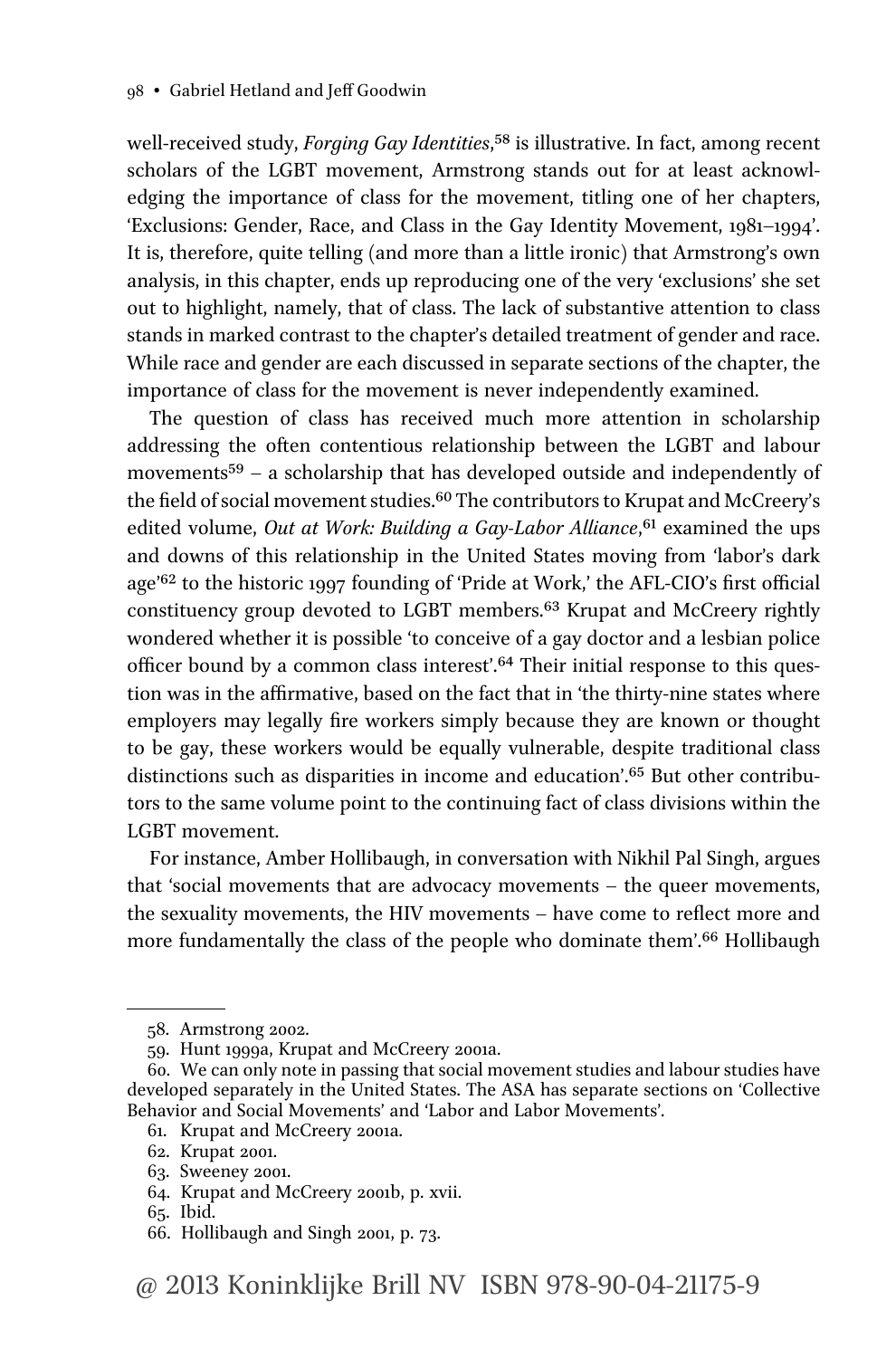cites the example of how LGBT organisations dealt with President Clinton's socalled 'Don't ask, don't tell' policy toward gays in the armed forces:

The queer organizations in conflict with Clinton's 'Don't ask, don't tell' policy said the policy discriminated against guys at West Point. They didn't ask, 'Who are the majority of gay people in the military?' The majority are poor women and men of color who joined the army or navy or air force because they had no job options where they were. Policy on gays in the military is most felt by the foot soldier, by the guy who is a faggot who flies a helicopter or a dyke who drives an army supply truck. Not having those people represented as the driving force behind an agenda for gay rights in the military reflected the class politics of these movements and the economics that fueled those campaigns.<sup>67</sup>

As Hollibaugh points out, this is but one example of the many ways in which class divides the LGBT movement: 'Much of the gay movement, in my experience, has been willing to forego substantive discussion about anything of concern to anyone but a privileged and small part of homosexuality in this culture. The politics of these gay movements are determined by the economic position of those who own the movement'.68

Valocchi<sup>69</sup> is also centrally concerned with class divisions within the LGBT movement. He seeks to understand how a multiplicity of sexual practices and  $identities - varying by class, race, and gender - were reduced to a singular defi$ nition of homosexuality, one based solely on same-sex object choice. According to Valocchi, there are two reasons why this occurred – both of which have to do with class. First, defining homo- and heterosexuality as based exclusively upon sexual object choice helped middle-class gays *and* straights to alleviate their 'gender-related anxieties about work and family',70 which stemmed from the changing meanings of 'masculine' and 'feminine' roles in the world of nonmanual, white-collar work. Valocchi emphasises, however, that far from being 'natural' or universal, this middle-class definition of homosexuality as same-sex object-choice initially 'coexisted with a variety of alternative definitions in working class and African-American urban communities'.71 In order to understand how the middle-class definition of homosexuality came to prevail over alternative definitions, it is necessary to examine the actions of a second group of actors: 'progressive' middle-class reformers.

According to Valocchi, the actions of these reformers, along with the 'reformminded capitalists' with whom they collaborated, must be understood within

71. Valocchi 1999, p. 210.

<sup>67.</sup> Hollibaugh and Singh 2001, pp. 73–4.

<sup>68.</sup> Hollibaugh and Singh 2001, p. 74.

<sup>69.</sup> Valocchi 1999.

<sup>70.</sup> Valocchi 1999, p. 212.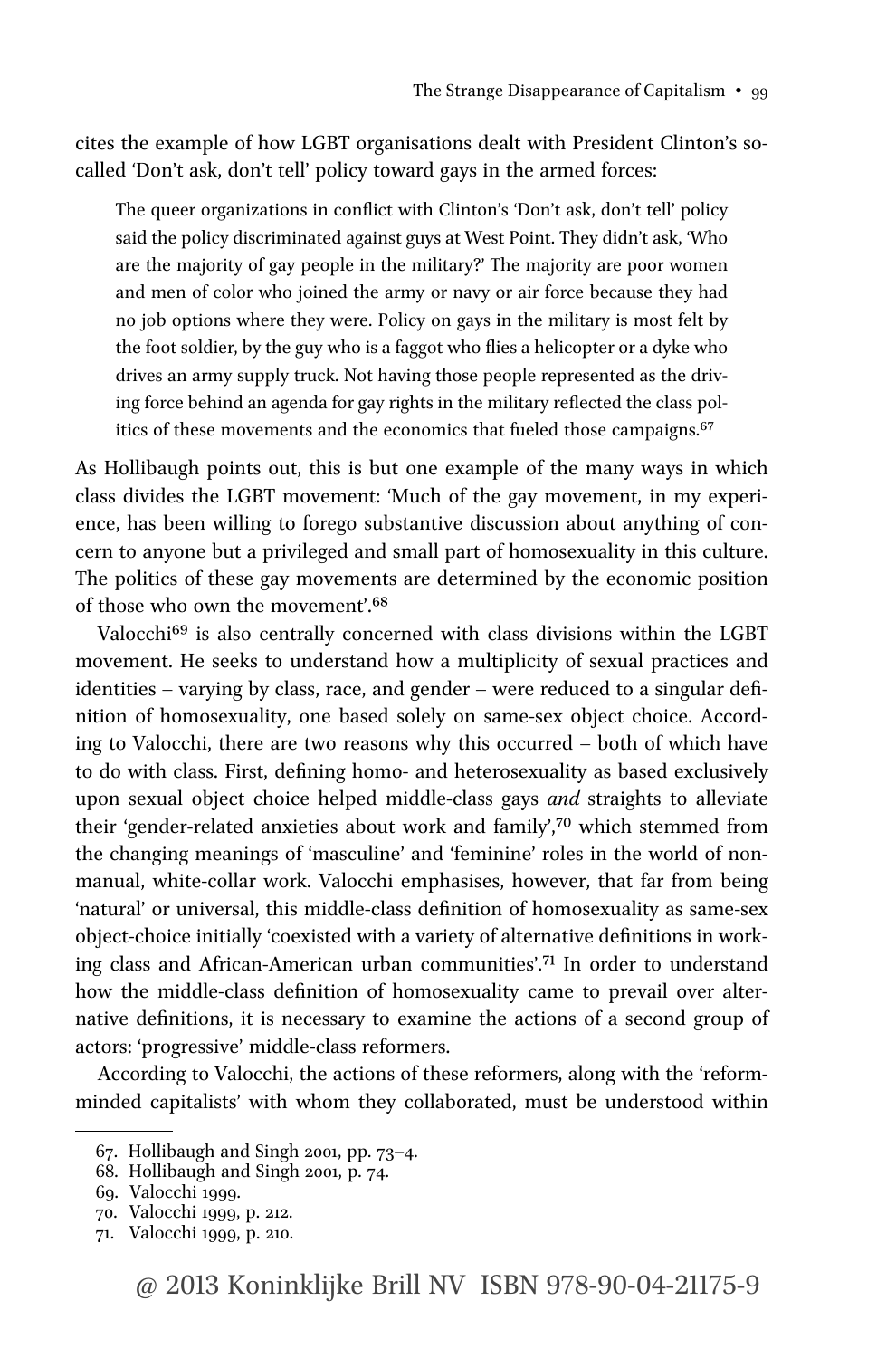the context of the shift from 'competitive' to 'reform' capitalism in the early decades of the twentieth century – reinforcing the importance of situating the LGBT movement within its larger political-economic context. Valocchi writes: 'As market relations drastically altered the landscape of virtually every social institution, they created a host of social problems; at least that is how a reformminded middle-class came to see issues of immigration, race, crime, labor conflict, and sexual difference'. $72$ 

These 'social problems' – along with the pressing need to 'maintain . . . conditions of profitable capital accumulation in an increasingly unstable economic world' – gave rise to the project of 'building a more secure capitalism in the United States'.73 As Valocchi notes, 'This was a project that involved interventions not only in the economic realm but in the social and cultural realms as well . . . In the arena of sexuality, it was a project whereby a professional middle class harnessed the economic power of capitalists to the political power of the state to create a collective gay identity that stressed same-sex desire and the hetero/ homo binary'.74

Valocchi explains that there was a two-step process involved in this. First, middle-class men in white-collar positions experienced growing anxieties about their participation in 'feminine' (that is, non-manual) work. Policing the boundary between hetero- and homosexuality was a way for these anxiety-ridden men to reassert their masculinity. This led to a more rigid definition of homosexuality in terms of same-sex object choice. This definition was then enforced in order to unify a range of 'deviant' sexual practices, subsuming different groups under the rubric of 'homosexuals'. While Velocchi suggests that this new definition may not have sat comfortably with certain groups, it was increasingly embraced by middle-class 'homosexual' activists who were seeking acceptance as a nonthreatening 'minority' group.

As these examples makes clear, the politics of the LGBT movement – including its goals, strategies, and discourse – cannot be understood without attention to the class composition – and class ideologies – of its members and leaders.

We turn, finally, to a brief discussion of the pervasive and, for us, insidious role of capitalist ideology in the LGBT 'workplace' movement in the United States. (The fact that a workplace movement *exists* within the larger LGBT movement suggests that 'new social movements', despite some definitions of that term, may, in fact, have important 'materialist' concerns.) In her excellent analysis of the LGBT workplace movement in the United States, entitled *Changing Corporate* 

<sup>72.</sup> Valocchi 1999, p. 209.

<sup>73.</sup> Ibid.

<sup>74.</sup> Ibid.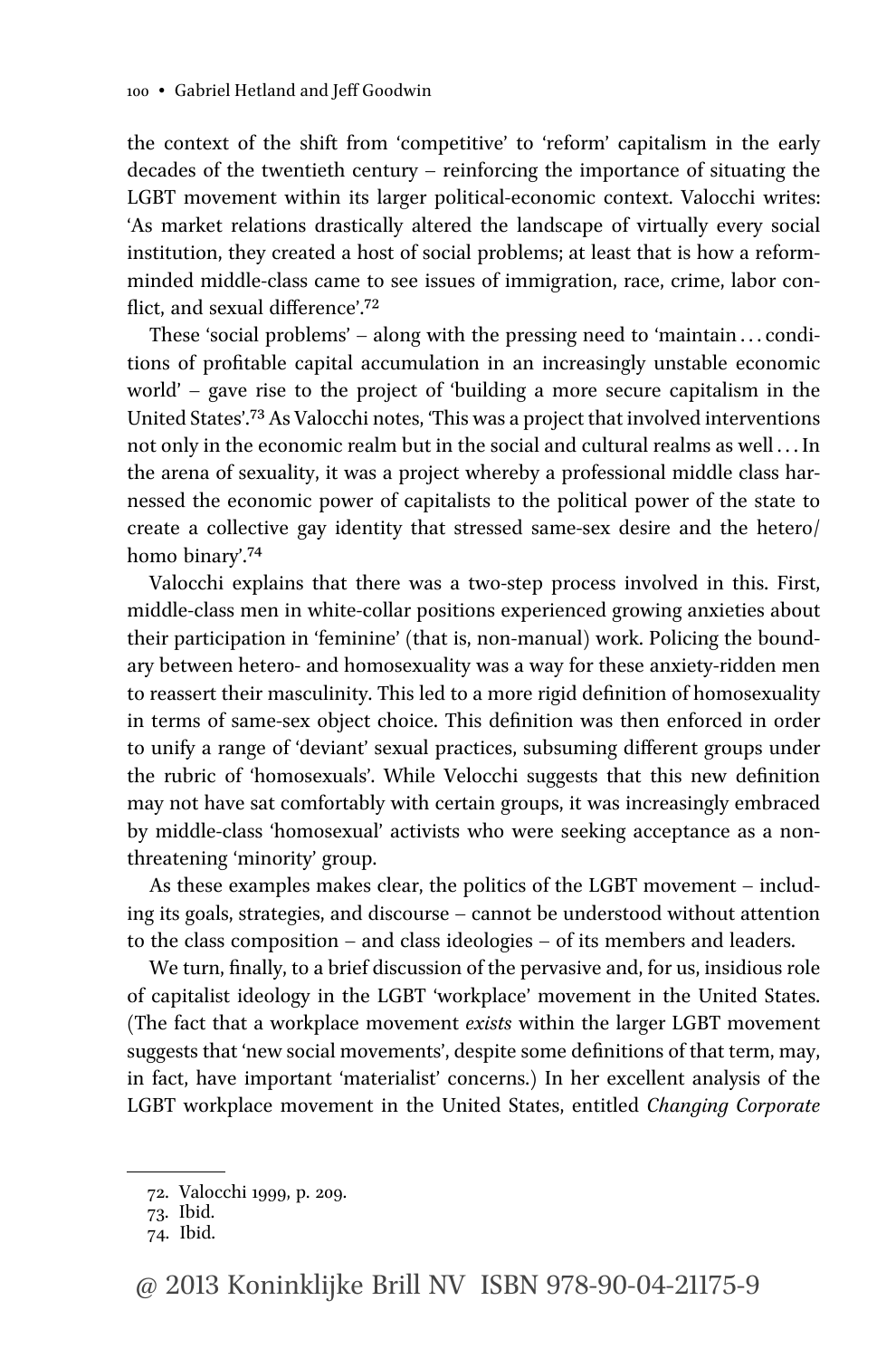*America from Inside Out: Lesbian and Gay Workplace Rights*,75 Nicole Raeburn highlights several factors that make it more likely for large Fortune 500 corporations to adopt LGBT workplace benefits, including non-discrimination policies and health insurance for domestic partners. These factors include changes in the external political environment, isomorphic pressure from competing companies, and internal pressure from LGBT activist networks operating within a given firm. Raeburn sees this last factor as the most important of all (although she notes that isomorphic pressure within a given industry may increase in importance over time).

Despite the crucial importance of social movement activism in the struggle for LGBT workplace rights, Raeburn also finds that in public accounts of the extension of workplace rights to LGBT employees – accounts by corporate executives, the media, and *even by LGBT employee-activists themselves* – the importance of employee activism tends to be downplayed, if not completely ignored. Instead, the extension of benefits and workplace rights to LGBT employees is most often explained through what Raeburn calls an 'ideology of profits'.<sup>76</sup> In this 'profitcentered account,' the explanation for why corporations extend benefits to LGBT employees rests on the 'bottom line' – that is, corporations adopt LGBT-friendly policies not because of social movements, but because it is profitable to do so.

The 'ideology of profits' has become a powerful tool, consciously used by LGBT activists in their struggle to win workplace rights. The problem with this profit-centric story is not simply that it is empirically wrong, but that it may, in fact, make the *future* conquest of LGBT workplace rights more difficult by convincing LGBT employees that social movement activism is not (or is no longer) important. As Raeburn notes:

profit-centered explanations of equitable-benefits adoption treat the process of policy change too narrowly . . . In such tellings of the story, there appear to be no 'live and in the flesh' change agents at all, just the amorphous market and its competitive pressures spurring companies to play follow-the-leader.

The problem is that, 'Left with this impression, many gay and lesbian workers in yet-to-adopt companies may decide that mobilizing for equitable benefits is unnecessary'.77

The significance of this finding goes beyond the LGBT workplace movement, touching on the relationship between capitalist ideology – including ideas associated with 'market fundamentalism'78 – and social movements generally. As

<sup>75.</sup> Raeburn 2004.

<sup>76.</sup> Raeburn 2004, p. 250.

<sup>77.</sup> Raeburn 2004, p. 252.

<sup>78.</sup> For example, Soros 1998.